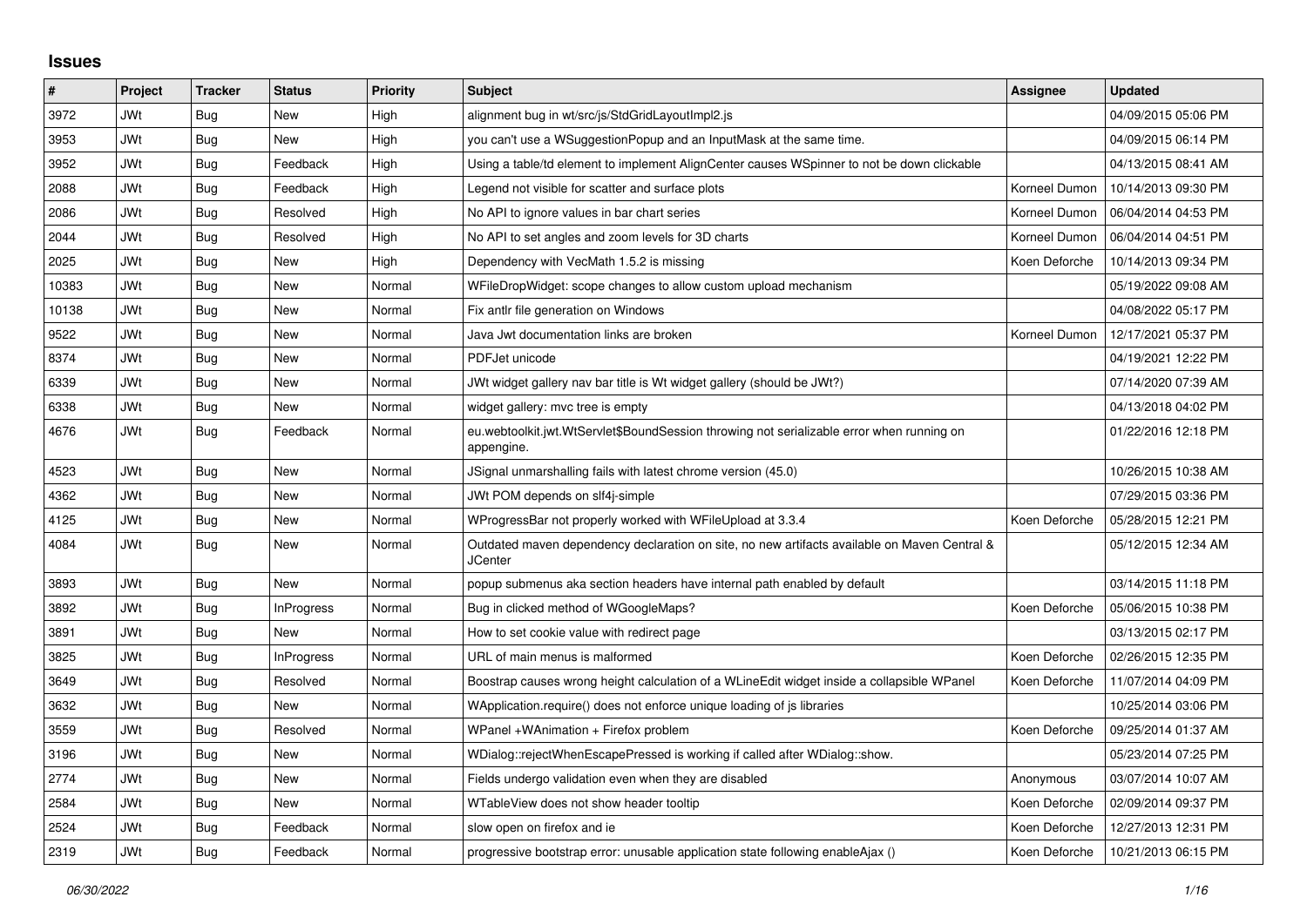| #    | Project    | <b>Tracker</b> | <b>Status</b>     | <b>Priority</b> | <b>Subject</b>                                                                                           | <b>Assignee</b>       | <b>Updated</b>      |
|------|------------|----------------|-------------------|-----------------|----------------------------------------------------------------------------------------------------------|-----------------------|---------------------|
| 2100 | <b>JWt</b> | Bug            | New               | Normal          | Right-click on 3D chart causes unwanted interaction                                                      |                       | 10/14/2013 09:30 PM |
| 1890 | <b>JWt</b> | Bug            | Feedback          | Normal          | Regression of animated WDialog                                                                           | Koen Deforche         | 10/16/2013 06:04 PM |
| 1469 | <b>JWt</b> | Bug            | InProgress        | Normal          | License issue                                                                                            | Wim Dumon             | 09/22/2013 11:04 AM |
| 1376 | <b>JWt</b> | Bug            | <b>InProgress</b> | Normal          | Documentation bug: boost::any() in WAbstractItemModel                                                    | Koen Deforche         | 10/23/2012 09:09 AM |
| 1250 | <b>JWt</b> | Bug            | InProgress        | Normal          | strange behaviour with drag and drop + changing widget parent                                            | Koen Deforche         | 07/06/2012 12:37 PM |
| 1226 | <b>JWt</b> | Bug            | Feedback          | Normal          | Some X-axis opions are ignored for category charts                                                       | Koen Deforche         | 04/11/2012 10:46 PM |
| 1065 | <b>JWt</b> | Bug            | Feedback          | Normal          | WMessageBox.show problem in JWt SimpleChat example                                                       | Pieter Libin          | 11/23/2011 08:56 PM |
| 584  | <b>JWt</b> | Bug            | InProgress        | Normal          | composer example: file upload is not concurrent                                                          | Koen Deforche         | 10/20/2011 03:28 PM |
| 462  | <b>JWt</b> | Bug            | New               | Normal          | WPopupMenu is broken                                                                                     | Pieter Libin          | 10/29/2010 02:16 PM |
| 457  | <b>JWt</b> | Bug            | <b>InProgress</b> | Normal          | Drag & Drop - Bootstrap                                                                                  | Koen Deforche         | 08/23/2010 12:51 PM |
| 8804 | <b>JWt</b> | Bug            | New               | Low             | WMenu signal not exposed after unbinding and rebinding the Widget                                        | <b>Roel Standaert</b> | 07/14/2021 10:44 AM |
| 3648 | <b>JWt</b> | Bug            | Resolved          | Low             | WEnvironment.getLibraryVersion() is stuck at 3.3.2                                                       | Koen Deforche         | 11/07/2014 02:48 PM |
| 1047 | <b>JWt</b> | Bug            | <b>InProgress</b> | Low             | WTextEdit. NullPointerException in 2nd rendering phase                                                   | Pieter Libin          | 11/23/2011 01:18 PM |
| 9223 | Wt         | Bug            | New               | Immediate       | dropDownButton of SplitButton is in new line if put in layout                                            |                       | 12/15/2021 10:02 PM |
| 9174 | Wt         | Bug            | <b>New</b>        | Immediate       | setLayoutSizeAware blocks setOverflow(Auto)                                                              |                       | 12/15/2021 10:01 PM |
| 8264 | Wt         | Bug            | New               | Immediate       | SetLocal changes combobox selection                                                                      | Koen Deforche         | 03/24/2021 07:54 AM |
| 6763 | Wt         | Bug            | <b>New</b>        | Immediate       | SetIcon for Wt:: WMenuItem is not working                                                                |                       | 11/07/2021 08:10 AM |
| 7703 | Wt         | Bug            | New               | Urgent          | Issue with wt-4.4.0 WStackedWidget/Help needed                                                           |                       | 09/04/2020 08:24 PM |
| 7579 | Wt         | <b>Bug</b>     | New               | Urgent          | Payal Rest API                                                                                           |                       | 05/22/2020 11:50 PM |
| 6344 | Wt         | Bug            | Feedback          | Urgent          | Wt::Http::Request getUploadedFile or uploadedFiles always empty                                          |                       | 05/28/2018 04:27 PM |
| 5555 | Wt         | Bug            | InProgress        | Urgent          | WVBoxLayout WMediaPlayer                                                                                 | <b>Roel Standaert</b> | 02/27/2017 07:15 PM |
| 743  | Wt         | Bug            | New               | Urgent          | add getCenter() to WGoogleMAp                                                                            | Koen Deforche         | 03/02/2011 09:14 PM |
| 9689 | Wt         | Bug            | New               | High            | Auth::RegisterWidget not usable on Mobile                                                                |                       | 02/01/2022 10:14 AM |
| 9289 | Wt         | <b>Bug</b>     | New               | High            | <b>Partitioned Tables</b>                                                                                |                       | 11/04/2021 11:45 PM |
| 8136 | Wt         | Bug            | New               | High            | Session Timeout because of chromes "Throttle Javascript timers in background."                           |                       | 02/25/2021 10:08 AM |
| 8051 | Wt         | Bug            | New               | High            | WCartesianChart bad styled pdf print                                                                     |                       | 03/10/2021 02:46 PM |
| 7514 | Wt         | Bug            | New               | High            | Interactive charts does not work with progressive bootstrap enabled                                      |                       | 04/08/2020 11:42 AM |
| 7235 | Wt         | Bug            | Feedback          | High            | JavaScript error - exception_description: Not enough storage is available to complete this<br>operation. |                       | 09/26/2019 03:56 PM |
| 6817 | Wt         | <b>Bug</b>     | New               | High            | [v3][v4]][Dbo] Force the inclusion of file Wt/Dbo/Dbo (or Wt/Dbo/Dbo.h vor v4)                           |                       | 06/11/2019 01:16 PM |
| 6592 | Wt         | <b>Bug</b>     | Feedback          | High            | Menus not working on latest git version                                                                  |                       | 09/07/2018 01:01 PM |
| 6321 | Wt         | <b>Bug</b>     | Feedback          | High            | Keep-alive requests are not being sent after pressing a download button                                  |                       | 04/09/2018 12:20 PM |
| 6232 | Wt         | <b>Bug</b>     | Feedback          | High            | connectionMonitor invalid ackId                                                                          |                       | 02/13/2018 03:23 PM |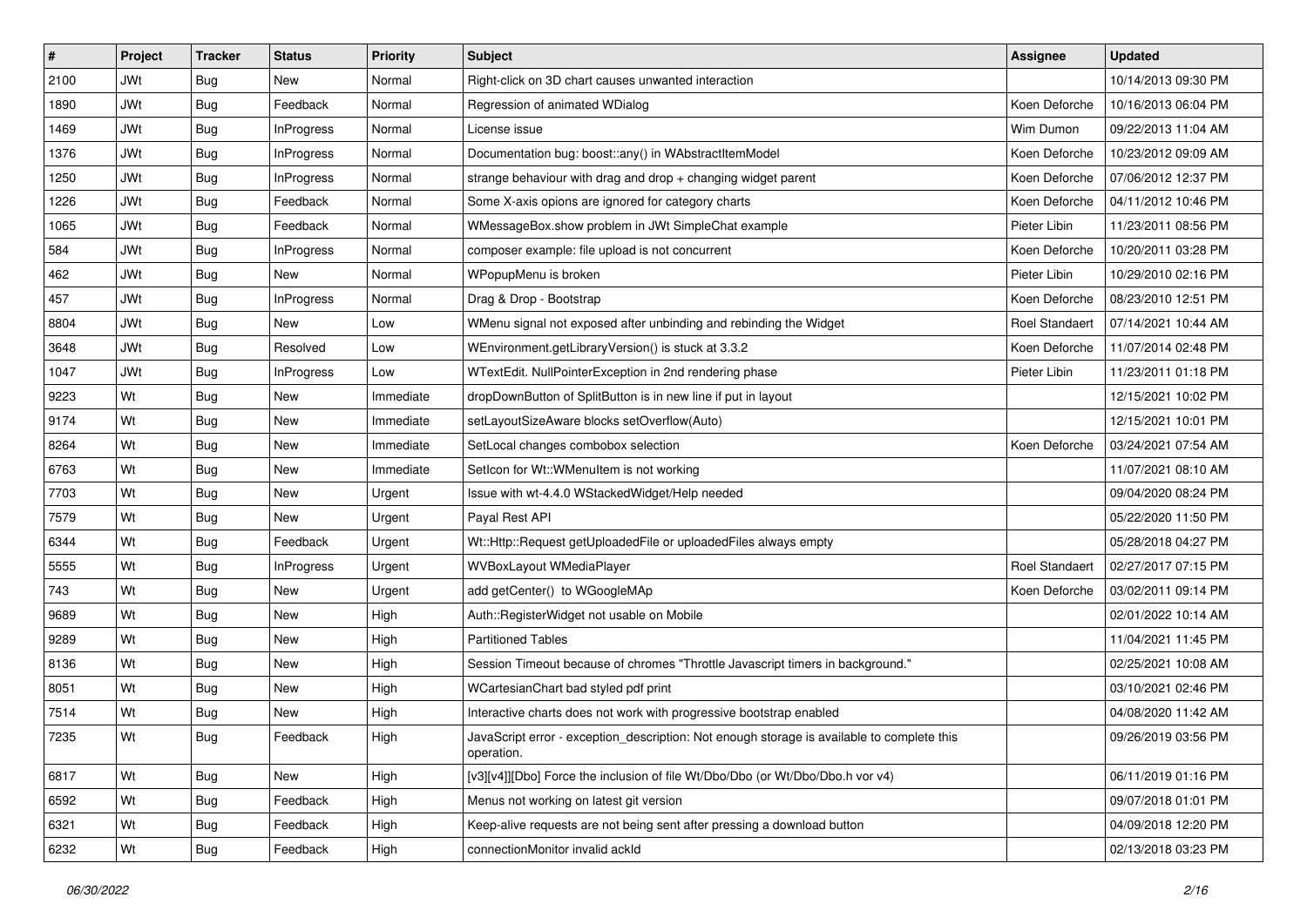| #     | Project | <b>Tracker</b> | <b>Status</b> | <b>Priority</b> | <b>Subject</b>                                                                                                | <b>Assignee</b>       | <b>Updated</b>      |
|-------|---------|----------------|---------------|-----------------|---------------------------------------------------------------------------------------------------------------|-----------------------|---------------------|
| 6219  | Wt      | Bug            | <b>New</b>    | High            | Multiple transient WDialogs                                                                                   |                       | 12/14/2018 04:48 PM |
| 6176  | Wt      | Bug            | Feedback      | High            | Wt internal error; code: 5, description: String contains an invalid character - since Update to 3.3.9         |                       | 08/30/2018 04:16 PM |
| 5971  | Wt      | Bug            | Feedback      | High            | Wt Error                                                                                                      | <b>Roel Standaert</b> | 10/18/2017 05:52 PM |
| 5914  | Wt      | Bug            | <b>New</b>    | High            | Wt internal error; code: undefined, description: b.find().get().lastChild is null                             | <b>Roel Standaert</b> | 09/18/2017 01:16 PM |
| 5835  | Wt      | <b>Bug</b>     | New           | High            | SHA1 is recommended as a suitable password hashing method                                                     |                       | 08/11/2017 04:32 PM |
| 5461  | Wt      | Bug            | Feedback      | High            | Wt::WidgetSet mode does not handle page refresh                                                               |                       | 12/11/2016 03:23 PM |
| 5039  | Wt      | <b>Bug</b>     | New           | High            | bug in WRasterImage-skia.C occurs in 3.3.6 RC 2                                                               | Wim Dumon             | 07/06/2016 09:33 PM |
| 4893  | Wt      | Bug            | Feedback      | High            | Compilation failure against libboost-regex                                                                    | Koen Deforche         | 05/05/2016 08:12 PM |
| 4534  | Wt      | Bug            | Feedback      | High            | Wt crashes                                                                                                    | Koen Deforche         | 11/30/2015 09:56 AM |
| 4464  | Wt      | Bug            | Feedback      | High            | instability with dedicated-process whttpd server configuration                                                |                       | 09/09/2015 08:23 PM |
| 3930  | Wt      | <b>Bug</b>     | New           | High            | JavaScript in WT                                                                                              |                       | 04/03/2015 03:11 PM |
| 3214  | Wt      | <b>Bug</b>     | InProgress    | High            | Wt's http server endless loop of GET requests                                                                 | Wim Dumon             | 06/19/2014 03:59 PM |
| 1884  | Wt      | Bug            | InProgress    | High            | WServer post and stop - does not push the GUI updates to the client                                           | Koen Deforche         | 03/09/2015 11:28 PM |
| 10578 | Wt      | Bug            | <b>New</b>    | Normal          | WCalendar is not updated when changing a WDateEdit's validator                                                | <b>Roel Standaert</b> | 06/30/2022 12:42 PM |
| 10543 | Wt      | <b>Bug</b>     | Resolved      | Normal          | Missing timeout default initialization in FixedSqlConnectionPool                                              | Steven Köhler         | 06/28/2022 12:29 PM |
| 10512 | Wt      | Bug            | <b>New</b>    | Normal          | After the model is reset, elements in WTreeView no longer respect the disabled status of the<br>view          |                       | 06/21/2022 01:22 PM |
| 10507 | Wt      | Bug            | New           | Normal          | Memory Leaks and Memory Access errors in WT 4.7.2                                                             |                       | 06/17/2022 01:09 PM |
| 10488 | Wt      | Bug            | Review        | Normal          | no more keepAlive sent after long polling error                                                               |                       | 06/14/2022 08:52 AM |
| 10485 | Wt      | <b>Bug</b>     | <b>New</b>    | Normal          | Cannot build on macos                                                                                         |                       | 06/13/2022 03:23 PM |
| 10483 | Wt      | Bug            | Resolved      | Normal          | Possible segmentation fault in WebSession during application creation                                         | Steven Köhler         | 06/28/2022 12:29 PM |
| 10482 | Wt      | Bug            | Resolved      | Normal          | Wt creates invalid HTML/CSS                                                                                   | Steven Köhler         | 06/28/2022 12:29 PM |
| 10362 | Wt      | <b>Bug</b>     | Resolved      | Normal          | WPanel::setCollapsed segfaults with WBootstrap5Theme                                                          | <b>Roel Standaert</b> | 06/28/2022 12:29 PM |
| 10356 | Wt      | Bug            | New           | Normal          | The "resizable" property of a WDialog cannot be reset                                                         |                       | 05/16/2022 01:59 PM |
| 10348 | Wt      | <b>Bug</b>     | Resolved      | Normal          | Postgres: reentrant statement use with bound parameters results in "Binding too many<br>parameters" exception | <b>Roel Standaert</b> | 06/28/2022 12:29 PM |
| 10341 | Wt      | Bug            | Resolved      | Normal          | JavaScript validators don't take input mask into account                                                      | <b>Roel Standaert</b> | 06/28/2022 12:29 PM |
| 10294 | Wt      | <b>Bug</b>     | New           | Normal          | Wt-auth-login using outdated css                                                                              |                       | 05/04/2022 09:51 PM |
| 10288 | Wt      | Bug            | New           | Normal          | Bootstrap5: widget manually stylized with only "btn" is being appended "btn btn-secondary"                    |                       | 05/03/2022 11:25 PM |
| 10238 | Wt      | Bug            | New           | Normal          | The tristate checkbox updates its state too late after being clicked                                          |                       | 04/25/2022 10:20 AM |
| 10211 | Wt      | Bug            | <b>New</b>    | Normal          | The order of states when clicking the tristate checkbox is wrong initially                                    |                       | 04/20/2022 03:17 PM |
| 10196 | Wt      | <b>Bug</b>     | New           | Normal          | doJavaScript() unexpected behavior                                                                            |                       | 04/19/2022 04:47 PM |
| 10179 | Wt      | <b>Bug</b>     | New           | Normal          | Bootstrap 5: incorrect style classes set in drop down menus                                                   |                       | 04/14/2022 09:24 PM |
| 10136 | Wt      | <b>Bug</b>     | New           | Normal          | WebRenderer::serveError leaks error details to end user                                                       |                       | 04/08/2022 11:33 AM |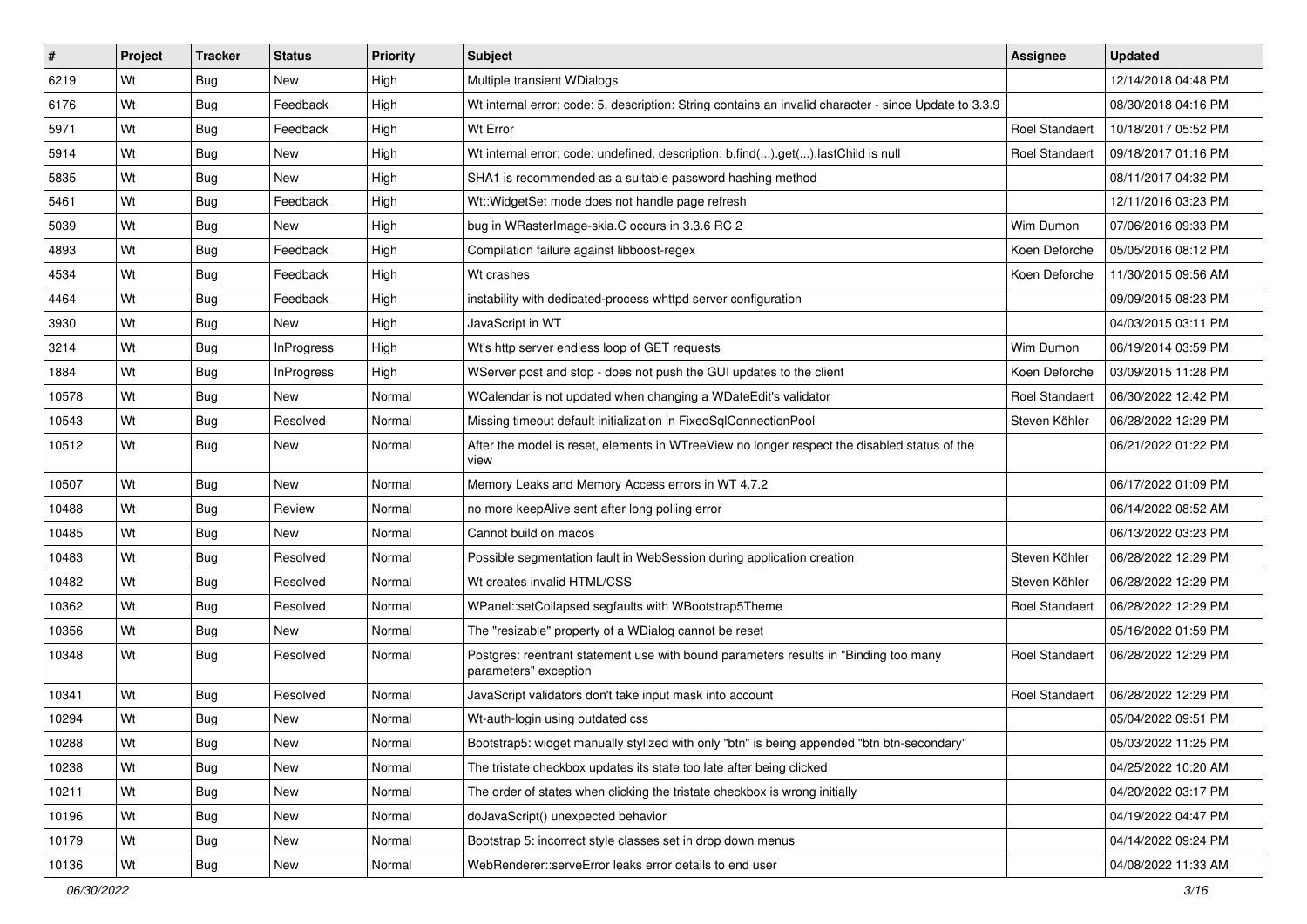| #     | Project | <b>Tracker</b> | <b>Status</b>     | <b>Priority</b> | Subject                                                                                           | <b>Assignee</b>       | <b>Updated</b>      |
|-------|---------|----------------|-------------------|-----------------|---------------------------------------------------------------------------------------------------|-----------------------|---------------------|
| 10020 | Wt      | <b>Bug</b>     | New               | Normal          | Questionable setOverflow(Overflow::Hidden) in WStackedWidget (bootstrap5)                         |                       | 03/28/2022 02:07 PM |
| 10019 | Wt      | Bug            | Resolved          | Normal          | Follow up issue for issue #9922: Empty server pushes are not properly discarded                   | <b>Roel Standaert</b> | 05/11/2022 12:28 PM |
| 9938  | Wt      | Bug            | Review            | Normal          | Close button not displayed correctly in dialog in Bootstrap 5                                     |                       | 03/24/2022 08:58 AM |
| 9923  | Wt      | Bug            | Review            | Normal          | WFileDropWidget dropcover style added while not accepting drops                                   |                       | 03/22/2022 02:56 PM |
| 9864  | Wt      | <b>Bug</b>     | <b>New</b>        | Normal          | Wt::Signal doesn't properly bind to function object with 4 or more arguments                      |                       | 03/04/2022 12:06 PM |
| 9811  | Wt      | <b>Bug</b>     | <b>New</b>        | Normal          | Run problem                                                                                       |                       | 03/07/2022 10:23 PM |
| 9728  | Wt      | <b>Bug</b>     | New               | Normal          | WSuggestionPopup may be truncated by parent widget if the parent has vertical scrollbar           |                       | 02/08/2022 02:32 PM |
| 9719  | Wt      | Bug            | Resolved          | Normal          | Wt AxisSliderWidget view port is no longer sync with the Chart                                    | Apivan<br>Tuntakurn   | 06/28/2022 12:29 PM |
| 9678  | Wt      | <b>Bug</b>     | <b>New</b>        | Normal          | Crash in Wt::Dbo if we clear a collection and add an item.                                        |                       | 02/10/2022 10:40 AM |
| 9644  | Wt      | <b>Bug</b>     | <b>New</b>        | Normal          | Chart legend formatting                                                                           |                       | 01/24/2022 12:52 PM |
| 9622  | Wt      | <b>Bug</b>     | <b>New</b>        | Normal          | Wrong positioning of the WPopupMenu                                                               |                       | 01/17/2022 02:57 PM |
| 9615  | Wt      | Bug            | <b>New</b>        | Normal          | Missing handling of drop event in WAbstractProxyModel and WStandardItemModel                      |                       | 01/13/2022 01:48 PM |
| 9596  | Wt      | <b>Bug</b>     | <b>InProgress</b> | Normal          | Possible regression with Wt Dbo floating-point precision (Postgres backend)                       | <b>Roel Standaert</b> | 03/10/2022 03:23 PM |
| 9595  | Wt      | Bug            | <b>InProgress</b> | Normal          | Consider improvements to Wt Dbo floating-point round-trip/precision (Postgres backend)            | <b>Roel Standaert</b> | 03/10/2022 03:24 PM |
| 9589  | Wt      | <b>Bug</b>     | <b>New</b>        | Normal          | Wt does not always show the indicator between the rows if dropping on an item is also allowed.    |                       | 01/25/2022 03:19 PM |
| 9556  | Wt      | <b>Bug</b>     | <b>New</b>        | Normal          | Cannot hide widgets with bootstrap5 d-* classes                                                   |                       | 01/01/2022 09:25 PM |
| 9506  | Wt      | Bug            | <b>New</b>        | Normal          | Cannot move callbacks                                                                             |                       | 12/15/2021 06:02 PM |
| 9422  | Wt      | <b>Bug</b>     | New               | Normal          | Probable bug in Chart Axis                                                                        |                       | 12/01/2021 02:47 AM |
| 9328  | Wt      | Bug            | Review            | Normal          | Strange XHTML ToolTip positioning                                                                 |                       | 03/10/2022 03:35 PM |
| 9295  | Wt      | Bug            | <b>New</b>        | Normal          | Wt::WMenuItem SetIcon not working                                                                 |                       | 11/30/2021 11:27 AM |
| 9284  | Wt      | <b>Bug</b>     | New               | Normal          | WTableView does not layout correctly when inside a WTabWidget                                     |                       | 03/09/2022 03:49 PM |
| 9265  | Wt      | <b>Bug</b>     | <b>New</b>        | Normal          | WBorderLayout documentation error                                                                 |                       | 03/10/2022 03:23 PM |
| 9252  | Wt      | Bug            | New               | Normal          | Deprecated message in FontSupportPang.C build                                                     | Koen Deforche         | 10/24/2021 05:57 PM |
| 9106  | Wt      | <b>Bug</b>     | <b>InProgress</b> | Normal          | Wt with websockets can leak WebRequests and file descriptors at session exit                      | Korneel Dumon         | 03/10/2022 04:34 PM |
| 9088  | Wt      | Bug            | <b>New</b>        | Normal          | Http:: Message copy assignment missing                                                            |                       | 09/22/2021 11:10 AM |
| 9078  | Wt      | <b>Bug</b>     | New               | Normal          | MySql backend c'tor dbhost parameter is passed by value instead of reference.                     |                       | 09/20/2021 06:36 PM |
| 9076  | Wt      | Bug            | Review            | Normal          | Opening popup (calendar) of Wt:: WDateEdit fails in Widgetset mode on first render.               |                       | 03/10/2022 04:32 PM |
| 9055  | Wt      | Bug            | New               | Normal          | DB2 support                                                                                       |                       | 09/09/2021 04:43 PM |
| 9039  | Wt      | Bug            | New               | Normal          | Wt::WDateTime::toLocalDateTime not working                                                        |                       | 09/17/2021 12:13 PM |
| 8760  | Wt      | <b>Bug</b>     | Review            | Normal          | Wt::Auth: resend activation mail                                                                  |                       | 03/10/2022 03:20 PM |
| 8730  | Wt      | Bug            | New               | Normal          | Unexpected "order by (SELECT NULL)" when setting a limit                                          |                       | 07/08/2021 01:18 PM |
| 8714  | Wt      | <b>Bug</b>     | New               | Normal          | Security bug: WAnchor should set rel="noopener" when opening a link that opens in a new<br>window |                       | 06/20/2021 07:36 PM |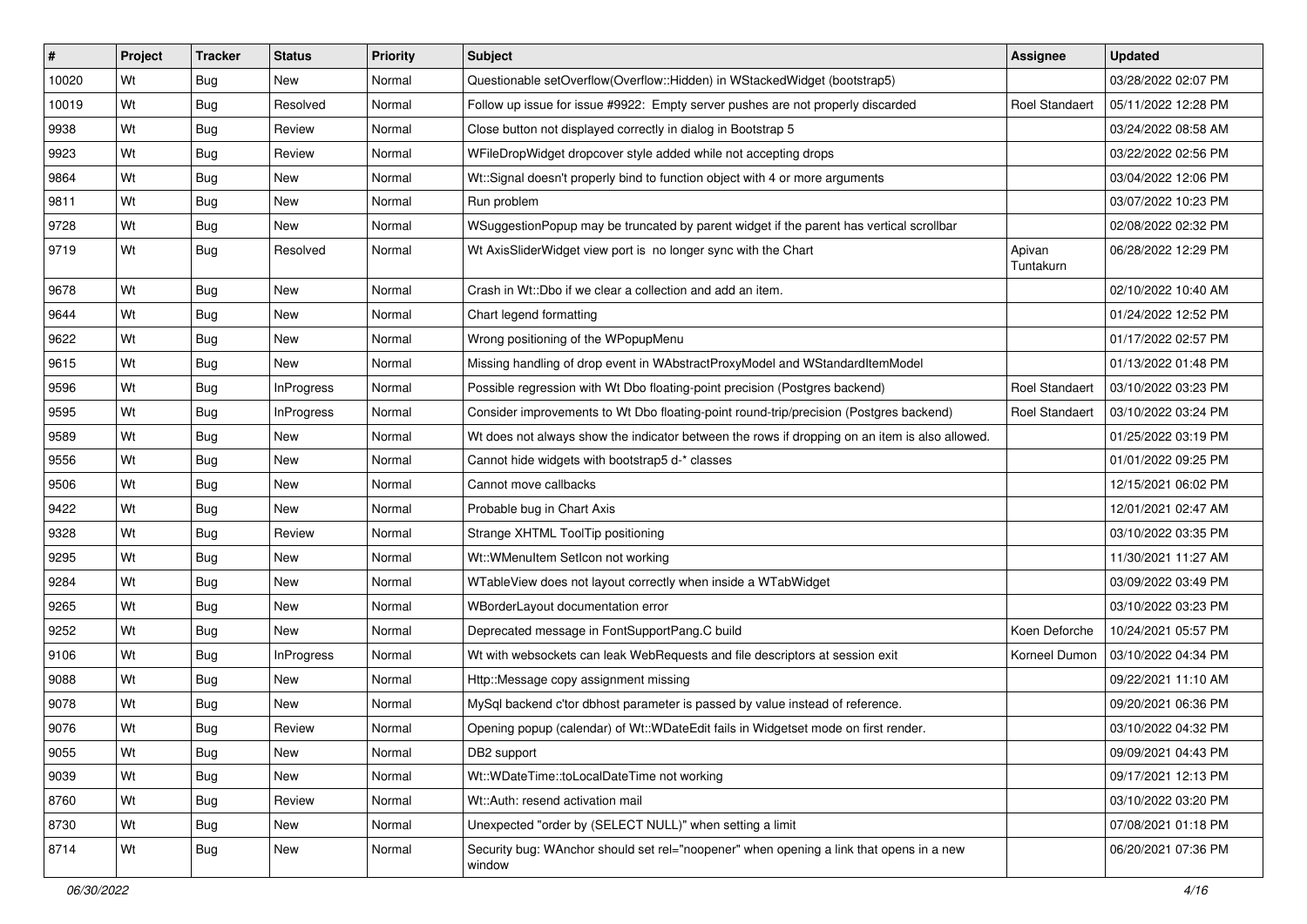| $\vert$ # | Project | <b>Tracker</b> | <b>Status</b> | <b>Priority</b> | Subject                                                                                                                           | <b>Assignee</b> | <b>Updated</b>      |
|-----------|---------|----------------|---------------|-----------------|-----------------------------------------------------------------------------------------------------------------------------------|-----------------|---------------------|
| 8602      | Wt      | Bug            | New           | Normal          | No changed() signal when toggling a check box programmatically                                                                    |                 | 03/10/2022 03:27 PM |
| 8544      | Wt      | <b>Bug</b>     | <b>New</b>    | Normal          | WFileUpload: uploaded signal never called                                                                                         |                 | 05/21/2021 10:43 AM |
| 8416      | Wt      | Bug            | New           | Normal          | Wt crashes in ~Configuration                                                                                                      |                 | 04/28/2021 03:25 PM |
| 8378      | Wt      | Bug            | InProgress    | Normal          | WStandardItemModel::sort doesn't work when the items are created lazily.                                                          |                 | 04/27/2021 09:00 PM |
| 8366      | Wt      | Bug            | Feedback      | Normal          | Auth widget needs reload                                                                                                          |                 | 06/10/2021 08:43 AM |
| 8332      | Wt      | Bug            | <b>New</b>    | Normal          | Cannot compile wt 4.5.0 on raspbian                                                                                               |                 | 04/12/2021 08:07 PM |
| 8213      | Wt      | Bug            | <b>New</b>    | Normal          | The result of the function WTreeView::scrollTo is wrong if any parent of the element is collapsed.                                |                 | 03/17/2021 03:38 PM |
| 8201      | Wt      | Bug            | <b>New</b>    | Normal          | Buy Here Pay Here Dealership We Can Help Auto Chicago                                                                             |                 | 03/12/2021 09:00 PM |
| 8193      | Wt      | Bug            | <b>New</b>    | Normal          | WTableView headers layout broken without JS                                                                                       |                 | 03/11/2021 10:21 AM |
| 8157      | Wt      | Bug            | <b>New</b>    | Normal          | Message box initiated in embedded widget can't show icon                                                                          |                 | 02/27/2021 06:37 AM |
| 8156      | Wt      | <b>Bug</b>     | <b>New</b>    | Normal          | X-Frame-Option=SAMEORIGIN doesn't let my application be visualized inside iframe                                                  |                 | 10/20/2021 11:36 AM |
| 8093      | Wt      | Bug            | <b>New</b>    | Normal          | WCartesianChart portrait size do not show the bottom axis.                                                                        |                 | 02/18/2021 10:22 AM |
| 8002      | Wt      | Bug            | <b>New</b>    | Normal          | WServer shutting down when setting breakpoint in XCode                                                                            |                 | 01/28/2021 08:26 AM |
| 7974      | Wt      | Bug            | <b>New</b>    | Normal          | WPopupMenu gets cut off at layout-boundaries/scrollbars                                                                           |                 | 01/24/2022 03:37 PM |
| 7970      | Wt      | <b>Bug</b>     | <b>New</b>    | Normal          | wthttp server may terminate after uncaught exception                                                                              |                 | 01/11/2021 08:43 PM |
| 7958      | Wt      | Bug            | New           | Normal          | When progressive bootstrap is enabled, setting a WContainerWidget's tag name to "form"<br>causes it to be skipped in the DOM tree |                 | 01/06/2021 02:19 PM |
| 7917      | Wt      | Bug            | <b>New</b>    | Normal          | Wt internal error; code:undefined, description: Cannot read property 'ClassName' of null                                          |                 | 12/15/2020 02:23 PM |
| 7915      | Wt      | Bug            | <b>New</b>    | Normal          | memory leak in WCartesianChart (wt3.7.0)                                                                                          |                 | 12/15/2020 03:14 PM |
| 7903      | Wt      | Bug            | <b>New</b>    | Normal          | Drag and drop between two views can throw.                                                                                        |                 | 12/08/2020 08:23 AM |
| 7897      | Wt      | Bug            | <b>New</b>    | Normal          | Log axis scale maps value 0 to minimum of axis                                                                                    |                 | 12/07/2020 01:21 PM |
| 7888      | Wt      | Bug            | <b>New</b>    | Normal          | WStringListModel::setItemData works not correct                                                                                   |                 | 12/03/2020 03:26 PM |
| 7881      | Wt      | Bug            | <b>New</b>    | Normal          | Modal dialog, which should be inaccessible in parallel, is getting nested                                                         |                 | 01/05/2021 05:58 PM |
| 7871      | Wt      | Bug            | New           | Normal          | stuck "Loading" indication                                                                                                        |                 | 11/24/2020 10:38 PM |
| 7856      | Wt      | <b>Bug</b>     | <b>New</b>    | Normal          | Native WSIider not working on progressive bootstrap                                                                               |                 | 11/13/2020 10:34 AM |
| 7810      | Wt      | Bug            | <b>New</b>    | Normal          | measureText() not accurate                                                                                                        |                 | 10/31/2020 07:09 PM |
| 7800      | Wt      | Bug            | New           | Normal          | WCartesianChart renders barseries over axis                                                                                       |                 | 12/03/2020 02:59 PM |
| 7794      | Wt      | Bug            | <b>New</b>    | Normal          | WProgressBar can generate invalid HTML code.                                                                                      |                 | 10/22/2020 03:21 PM |
| 7790      | Wt      | Bug            | New           | Normal          | WidentityProxyModel does not forward a call of sort method to the source model.                                                   |                 | 10/20/2020 04:11 PM |
| 7788      | Wt      | Bug            | New           | Normal          | Signal with big string does not trigger the fallback function                                                                     |                 | 10/30/2020 09:52 AM |
| 7787      | Wt      | <b>Bug</b>     | New           | Normal          | WContainer setLayout calls overriden clear()                                                                                      |                 | 10/17/2020 05:14 PM |
| 7769      | Wt      | <b>Bug</b>     | New           | Normal          | Mandelbrot example not working on Ubuntu                                                                                          |                 | 10/28/2020 04:42 PM |
| 7756      | Wt      | <b>Bug</b>     | New           | Normal          | WLayout with JavaScript implementaion does not receive size change event if the trigger was<br>WTextArea.                         |                 | 10/20/2020 03:41 PM |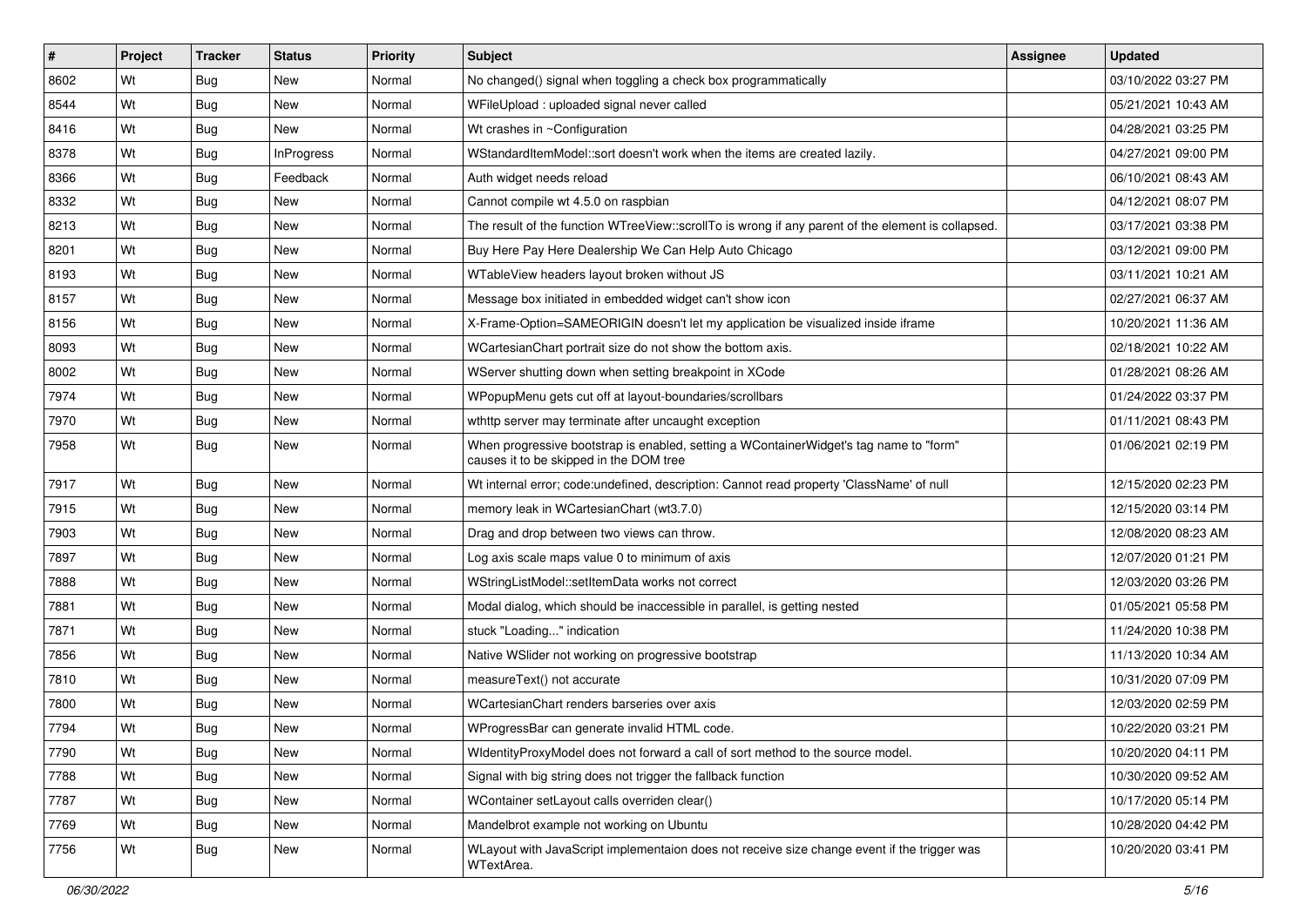| #    | Project | <b>Tracker</b> | <b>Status</b>     | <b>Priority</b> | Subject                                                                                                                                              | Assignee              | <b>Updated</b>      |
|------|---------|----------------|-------------------|-----------------|------------------------------------------------------------------------------------------------------------------------------------------------------|-----------------------|---------------------|
| 7748 | Wt      | Bug            | <b>New</b>        | Normal          | WStringListModel does not support restoring of raw indexes.                                                                                          |                       | 10/06/2020 02:47 PM |
| 7687 | Wt      | Bug            | Feedback          | Normal          | OIDC example not redirecting to authorization endpoint with Javascript enabled                                                                       | <b>Roel Standaert</b> | 06/22/2021 10:21 AM |
| 7645 | Wt      | Bug            | New               | Normal          | Inconsistencies with anchor text selection and inclusion in tab chain                                                                                |                       | 03/10/2022 03:28 PM |
| 7600 | Wt      | Bug            | Feedback          | Normal          | WFileUpload Fails with Large Files                                                                                                                   |                       | 06/24/2020 02:14 PM |
| 7550 | Wt      | Bug            | InProgress        | Normal          | WGridLayout does not work inside of WStackedWidget                                                                                                   | Koen Deforche         | 05/11/2020 01:34 PM |
| 7516 | Wt      | Bug            | <b>New</b>        | Normal          | Calling WMenu::select(nullptr) from internalPathChanged event handler ends with SIGSEGV<br>(endless recursion)                                       |                       | 04/08/2020 06:02 PM |
| 7512 | Wt      | Bug            | <b>New</b>        | Normal          | Auth Widget is leaking information about existing users                                                                                              |                       | 04/07/2020 02:52 PM |
| 7481 | Wt      | <b>Bug</b>     | <b>New</b>        | Normal          | Having a long running command with a processEvents() call in it together with a timer can result<br>in clicked events being processed too many times |                       | 03/05/2020 11:25 AM |
| 7479 | Wt      | Bug            | <b>New</b>        | Normal          | WResource Multipart Request - Error parsing CGI request                                                                                              |                       | 03/04/2020 06:19 PM |
| 7478 | Wt      | Bug            | <b>New</b>        | Normal          | Editing column in wtableview                                                                                                                         |                       | 02/28/2020 10:04 PM |
| 7477 | Wt      | Bug            | <b>New</b>        | Normal          | Wt Axis zoomRangeChanged won't fire when adding/removing a series                                                                                    |                       | 02/27/2020 11:32 AM |
| 7440 | Wt      | <b>Bug</b>     | <b>New</b>        | Normal          | WTimer results in excessive browser CPU and memory usage when connection is lost                                                                     |                       | 02/05/2020 09:57 AM |
| 7424 | Wt      | Bug            | New               | Normal          | WContainerWidget::setContentAlignment() has no effect when item is hidden                                                                            |                       | 01/27/2020 10:24 AM |
| 7401 | Wt      | Bug            | <b>New</b>        | Normal          | removal of ' <meta content="noindex, nofollow" name="robots"/> '                                                                                     |                       | 01/16/2020 05:27 PM |
| 7396 | Wt      | Bug            | <b>New</b>        | Normal          | WTreeView not working when hidden during construction                                                                                                |                       | 01/30/2020 05:13 PM |
| 7367 | Wt      | <b>Bug</b>     | <b>New</b>        | Normal          | Validators: delay validation until user has entered something                                                                                        |                       | 12/12/2019 03:48 PM |
| 7292 | Wt      | Bug            | New               | Normal          | Refresh token and access type                                                                                                                        |                       | 10/28/2019 06:44 PM |
| 7281 | Wt      | <b>Bug</b>     | <b>New</b>        | Normal          | WFileUpload keeps previously applied styling when enableAjax() is called                                                                             |                       | 10/14/2019 01:36 PM |
| 7275 | Wt      | Bug            | Feedback          | Normal          | WDateTime + Dbo bug                                                                                                                                  |                       | 10/15/2019 01:09 PM |
| 7274 | Wt      | Bug            | Feedback          | Normal          | Dialog inconsistency                                                                                                                                 |                       | 01/26/2021 05:59 AM |
| 7268 | Wt      | Bug            | Feedback          | Normal          | Session timeout issues                                                                                                                               |                       | 10/04/2019 02:59 PM |
| 7260 | Wt      | Bug            | Confirmed         | Normal          | WStandardItemModel::removeRows ajaxMode() assertion fail after upgrading to 3.4.1                                                                    |                       | 09/27/2019 10:45 AM |
| 7230 | Wt      | Bug            | Confirmed         | Normal          | Wt4, WVBoxLayout->setResizable not working, children not visible                                                                                     |                       | 09/12/2019 11:51 AM |
| 7196 | Wt      | <b>Bug</b>     | New               | Normal          | Pango 1.44 deprecation warnings                                                                                                                      |                       | 08/14/2019 12:30 PM |
| 7187 | Wt      | <b>Bug</b>     | Feedback          | Normal          | contents of WTabWidget not stretching in height                                                                                                      |                       | 09/09/2019 09:54 PM |
| 7144 | Wt      | Bug            | New               | Normal          | WTreeNode: Wether child-node is selectable depends on parent-node                                                                                    |                       | 07/18/2019 01:42 PM |
| 7093 | Wt      | <b>Bug</b>     | Feedback          | Normal          | Deadlock when chaining http-requests                                                                                                                 |                       | 07/07/2020 05:18 PM |
| 7082 | Wt      | Bug            | <b>InProgress</b> | Normal          | Regression WStackedWidget in layout with overflow can lose scrollbar on animated transition                                                          | Koen Deforche         | 06/13/2019 12:31 PM |
| 7054 | Wt      | Bug            | InProgress        | Normal          | WTableView can lose synchronization during resize and display "Loading" when data is available                                                       | <b>Roel Standaert</b> | 05/31/2019 09:51 AM |
| 7040 | Wt      | <b>Bug</b>     | New               | Normal          | Generated javascript can execute out-of-sequence due to a timing issue with require()                                                                |                       | 05/12/2019 05:29 PM |
| 7035 | Wt      | <b>Bug</b>     | New               | Normal          | Wt.js can generate requests that exceed server defaults                                                                                              |                       | 05/03/2019 05:27 PM |
| 7020 | Wt      | <b>Bug</b>     | New               | Normal          | Wt progress bar disable style                                                                                                                        |                       | 08/05/2019 12:46 PM |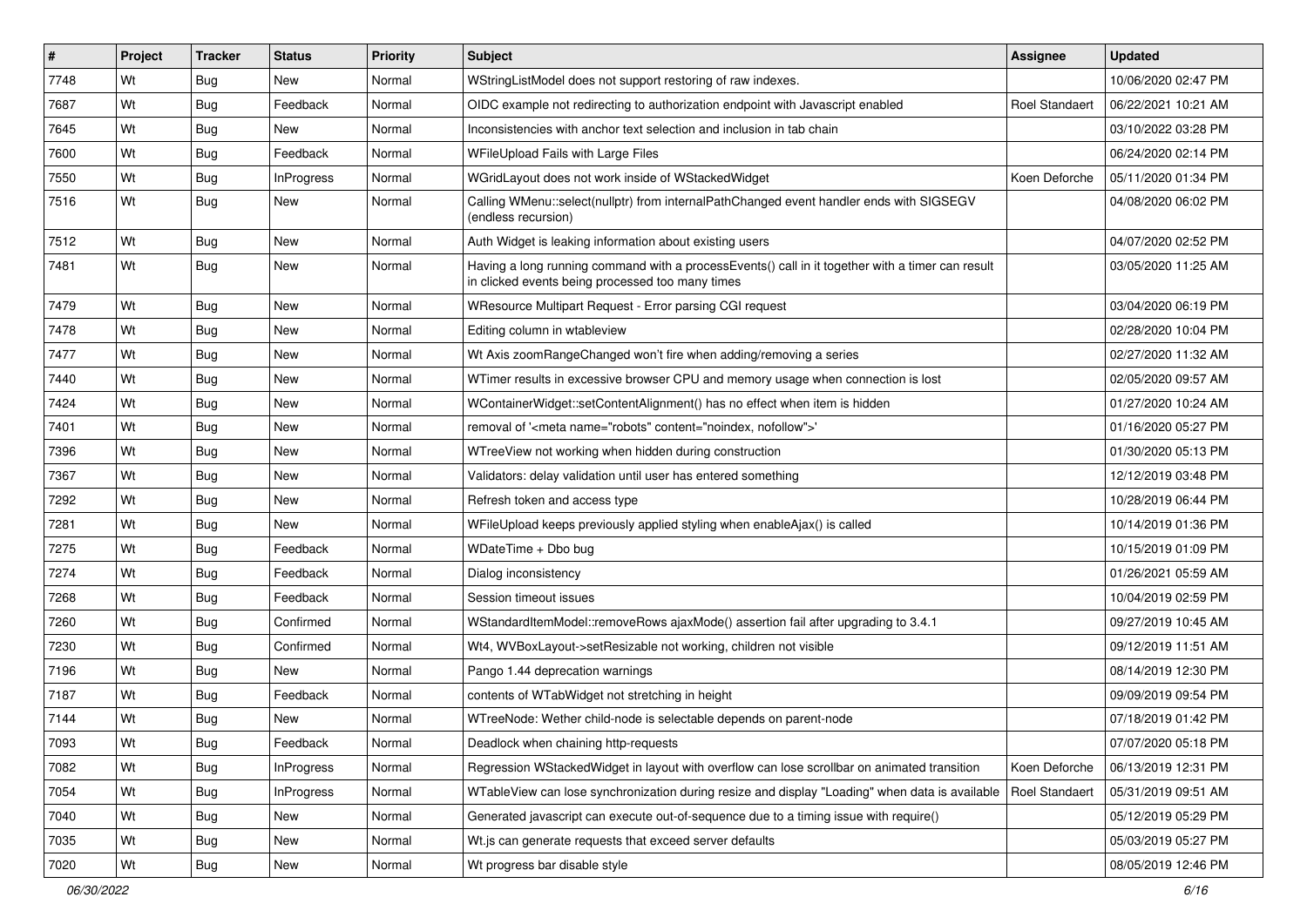| $\vert$ # | Project | <b>Tracker</b> | <b>Status</b>     | <b>Priority</b> | <b>Subject</b>                                                                                                                 | <b>Assignee</b>       | <b>Updated</b>      |
|-----------|---------|----------------|-------------------|-----------------|--------------------------------------------------------------------------------------------------------------------------------|-----------------------|---------------------|
| 7009      | Wt      | Bug            | New               | Normal          | WPopupMenu destruction when inside a WMenuItem                                                                                 |                       | 01/08/2021 01:06 PM |
| 6887      | Wt      | Bug            | <b>New</b>        | Normal          | WVideo on iphone inconsistencies                                                                                               |                       | 02/08/2019 10:09 AM |
| 6762      | Wt      | <b>Bug</b>     | <b>New</b>        | Normal          | Unicode in mail attachement file name                                                                                          |                       | 11/26/2018 01:00 PM |
| 6752      | Wt      | <b>Bug</b>     | <b>New</b>        | Normal          | Wt::WString::trn override issue                                                                                                |                       | 11/17/2018 03:39 PM |
| 6749      | Wt      | Bug            | <b>New</b>        | Normal          | WebController sessionCount mutex missing?                                                                                      |                       | 11/16/2018 12:55 PM |
| 6722      | Wt      | <b>Bug</b>     | <b>New</b>        | Normal          | high number of bar charts failure                                                                                              | Roel Standaert        | 11/12/2018 05:10 PM |
| 6674      | Wt      | Bug            | <b>New</b>        | Normal          | WFileDropWidget_worker.min.js but no WFileDropWidget_worker.js                                                                 |                       | 10/22/2018 09:28 PM |
| 6657      | Wt      | Bug            | New               | Normal          | Cannot destroy WPopupWidget when it's hidden without invoking undefined behaviour                                              |                       | 12/14/2018 04:43 PM |
| 6635      | Wt      | <b>Bug</b>     | <b>New</b>        | Normal          | WT DBO Segmentation Fault with natural keys                                                                                    |                       | 09/25/2018 04:33 PM |
| 6609      | Wt      | Bug            | <b>InProgress</b> | Normal          | FlexLayoutImpl.js hard-code children's overflow to hidden.                                                                     | Koen Deforche         | 09/14/2018 11:19 AM |
| 6601      | Wt      | Bug            | <b>InProgress</b> | Normal          | Window scroll bars gone quite recently                                                                                         | Koen Deforche         | 12/14/2018 04:44 PM |
| 6533      | Wt      | Bug            | <b>New</b>        | Normal          | wt port in vcpkg                                                                                                               |                       | 08/14/2018 10:36 AM |
| 6487      | Wt      | Bug            | <b>New</b>        | Normal          | WTree not interactive without JavaScript (works in 3.3.10)                                                                     |                       | 12/14/2018 04:45 PM |
| 6434      | Wt      | Bug            | <b>New</b>        | Normal          | WintValidator: inputFilter does not accept decimal separator                                                                   |                       | 06/05/2018 10:19 AM |
| 6405      | Wt      | Bug            | <b>New</b>        | Normal          | Signal not exposed                                                                                                             |                       | 05/28/2018 12:30 PM |
| 6347      | Wt      | Bug            | <b>New</b>        | Normal          | Layout Direction issue                                                                                                         |                       | 12/14/2018 04:47 PM |
| 6342      | Wt      | <b>Bug</b>     | Feedback          | Normal          | Leak in Wt::Http::Request::parseFormUrlEncoded                                                                                 |                       | 06/22/2018 10:15 AM |
| 6332      | Wt      | Bug            | <b>New</b>        | Normal          | Documentation for Wt::Signals and Wt::Signals::connection missing in Wt 4                                                      |                       | 04/12/2018 10:45 AM |
| 6327      | Wt      | Bug            | <b>New</b>        | Normal          | tr function in WTemplate requires browser refresh after locale change                                                          |                       | 04/09/2018 03:35 PM |
| 6325      | Wt      | Bug            | Feedback          | Normal          | Can't find OpenSSL on Windows                                                                                                  |                       | 04/08/2018 04:54 AM |
| 6296      | Wt      | Bug            | New               | Normal          | WPanel children overflow border                                                                                                |                       | 12/14/2018 04:39 PM |
| 6293      | Wt      | <b>Bug</b>     | Feedback          | Normal          | Regression in 3.3.9 for bug #1947                                                                                              | Koen Deforche         | 12/14/2018 04:39 PM |
| 6235      | Wt      | Bug            | <b>New</b>        | Normal          | Wt4.0.2: In certain case, removeFromParent() is not working.                                                                   |                       | 05/02/2018 11:57 AM |
| 6234      | Wt      | <b>Bug</b>     | New               | Normal          | Wt4.0.2: Documentation on WContainerWidget::setLayout() is outdated.                                                           |                       | 02/15/2018 09:09 AM |
| 6215      | Wt      | <b>Bug</b>     | Feedback          | Normal          | WApplication::setTitle doesn't update <title> in HTML header.</title>                                                          |                       | 12/14/2018 04:48 PM |
| 6213      | Wt      | <b>Bug</b>     | New               | Normal          | bootstrap progress-bar does not update correctly                                                                               | <b>Roel Standaert</b> | 01/22/2018 12:48 PM |
| 6207      | Wt      | Bug            | Feedback          | Normal          | WMediaPlayer: event ended is not raised for files with durations less than 4 seconds, some<br>timeUpdated events are also lost | Koen Deforche         | 01/26/2018 03:53 PM |
| 6205      | Wt      | Bug            | Feedback          | Normal          | Wt Error: Wt: invalid ackId                                                                                                    |                       | 04/12/2018 10:32 AM |
| 6196      | Wt      | Bug            | New               | Normal          | Wt::WAbstractArea::id() is not returning the ID used in HTML                                                                   |                       | 01/08/2018 12:25 PM |
| 6189      | Wt      | Bug            | New               | Normal          | setCurrentIndex(-1) and setNoSelectionEnabled(true)                                                                            |                       | 12/18/2017 10:14 PM |
| 6188      | Wt      | <b>Bug</b>     | New               | Normal          | Local anchor (#) doesn't work after Wt_3.3.6                                                                                   |                       | 12/14/2017 06:23 PM |
| 6158      | Wt      | <b>Bug</b>     | New               | Normal          | Wt::WMenuItem documentation is incomplete                                                                                      |                       | 11/21/2017 10:34 PM |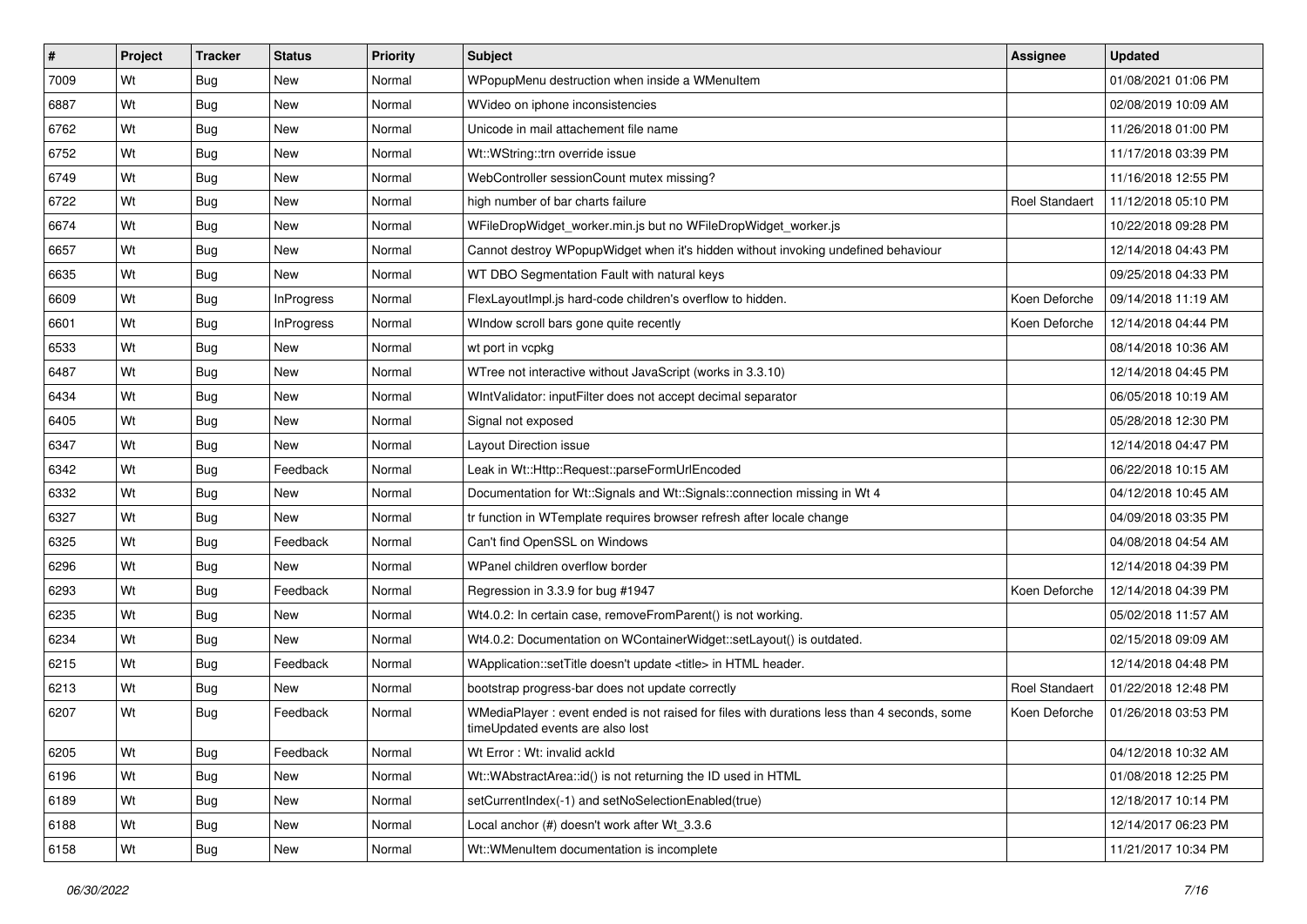| #    | Project | <b>Tracker</b> | <b>Status</b>     | <b>Priority</b> | Subject                                                                                                               | <b>Assignee</b>       | <b>Updated</b>      |
|------|---------|----------------|-------------------|-----------------|-----------------------------------------------------------------------------------------------------------------------|-----------------------|---------------------|
| 6150 | Wt      | Bug            | New               | Normal          | WTableView edit missplacement (wt4)                                                                                   |                       | 11/20/2017 08:16 PM |
| 6140 | Wt      | Bug            | New               | Normal          | WPopupMenu not closing on pressing one of the items                                                                   |                       | 11/16/2017 08:41 AM |
| 6105 | Wt      | Bug            | Feedback          | Normal          | setfocus                                                                                                              |                       | 12/15/2017 04:27 PM |
| 6076 | Wt      | Bug            | New               | Normal          | [Wt::Dbo] How to work with entities without parameter-less constructors (classes that require an<br>invariant)        |                       | 10/31/2017 11:18 AM |
| 6072 | Wt      | Bug            | New               | Normal          | Unable to zoom or pan while the chart's data is being updated.                                                        |                       | 10/30/2017 10:44 AM |
| 6045 | Wt      | Bug            | New               | Normal          | WDoubleValidator: implement inputFilter()                                                                             |                       | 10/25/2017 11:48 AM |
| 6044 | Wt      | Bug            | New               | Normal          | WTabWidget and flex-layout                                                                                            |                       | 08/27/2018 11:41 AM |
| 6037 | Wt      | Bug            | Feedback          | Normal          | [v3] WTable::deteteRow() doesn't delete contents, just the row.                                                       |                       | 11/21/2017 05:51 PM |
| 6028 | Wt      | Bug            | <b>New</b>        | Normal          | ItemIsXHTMLText flag in WAbstractChartModel causes crash when chart is rendered                                       | <b>Roel Standaert</b> | 10/19/2017 08:33 PM |
| 6015 | Wt      | Bug            | New               | Normal          | Oscillation in Chrome at various zoom levels with layouts (WTableView)                                                |                       | 10/17/2017 05:52 PM |
| 6014 | Wt      | Bug            | New               | Normal          | Oscillation in Chrome at various zoom levels with layouts (WPaintedWidget w/Areas)                                    |                       | 10/17/2017 05:04 PM |
| 5962 | Wt      | Bug            | <b>New</b>        | Normal          | Properly support toggling drag enabled/disabled on WAbstractItemView                                                  |                       | 10/02/2017 06:58 PM |
| 5945 | Wt      | Bug            | New               | Normal          | WBoxLayout - WPieChart resizing does not work when nested into a WContainerWidget                                     |                       | 09/25/2017 06:11 PM |
| 5915 | Wt      | Bug            | New               | Normal          | Generated javascript causes sometimes Wt internal error - Wt internal error; undefined,<br>description: j7406 is null |                       | 10/12/2018 05:16 PM |
| 5913 | Wt      | Bug            | New               | Normal          | WFileUpload has a bug when placed in a WTemplateFormView                                                              |                       | 09/14/2017 12:08 PM |
| 5903 | Wt      | Bug            | <b>New</b>        | Normal          | Http::Client Racy with abort behaviour                                                                                |                       | 09/01/2017 10:29 PM |
| 5902 | Wt      | Bug            | New               | Normal          | WAxisSliderWidget: Bumping one handler to the edge affects another handler.                                           |                       | 08/31/2017 12:25 PM |
| 5901 | Wt      | Bug            | New               | Normal          | WAxisSliderWidget works incorrectly when the chart is hidden.                                                         |                       | 08/31/2017 12:06 PM |
| 5900 | Wt      | Bug            | New               | Normal          | Context menu disappears in treeview-dragdrop example                                                                  |                       | 08/29/2017 06:01 PM |
| 5892 | Wt      | Bug            | New               | Normal          | wt4 compilation failed with gcc 4.9                                                                                   |                       | 08/31/2017 11:50 AM |
| 5889 | Wt      | Bug            | New               | Normal          | WTreeView loooks bad after data update                                                                                |                       | 09/11/2017 12:40 PM |
| 5882 | Wt      | Bug            | New               | Normal          | WTableView with BootstrapTheme v2 doesn't render all rows (ep.2)                                                      |                       | 08/19/2017 01:07 AM |
| 5881 | Wt      | Bug            | New               | Normal          | --ssl-prefer-server-ciphers option not documented                                                                     |                       | 08/31/2017 01:00 PM |
| 5838 | Wt      | Bug            | Feedback          | Normal          | Error on empty WComboBox (on 3.3.7)                                                                                   |                       | 08/09/2017 02:31 PM |
| 5829 | Wt      | <b>Bug</b>     | New               | Normal          | WFormModel::FieldMap with "const char*" key                                                                           |                       | 08/31/2017 01:34 PM |
| 5808 | Wt      | Bug            | New               | Normal          | Wt 4.0.0-rc1 examples segfault on Alpine                                                                              |                       | 12/05/2017 04:30 PM |
| 5807 | Wt      | <b>Bug</b>     | New               | Normal          | WMediaPlayer custom time text widgets working                                                                         |                       | 12/23/2019 01:35 PM |
| 5797 | Wt      | Bug            | New               | Normal          | Wt 4: Cannot build Dbo separately                                                                                     |                       | 07/10/2017 01:42 PM |
| 5776 | Wt      | <b>Bug</b>     | <b>InProgress</b> | Normal          | Two second startup delay with default bootstrap without javascript                                                    | Koen Deforche         | 06/22/2017 02:13 PM |
| 5770 | Wt      | <b>Bug</b>     | New               | Normal          | Error during chart rendering                                                                                          |                       | 06/16/2017 10:47 AM |
| 5765 | Wt      | <b>Bug</b>     | New               | Normal          | WDialog with percentage based initial size is not resizeable by user                                                  |                       | 06/14/2017 04:19 PM |
| 5741 | Wt      | <b>Bug</b>     | Feedback          | Normal          | Segfault when WDatePicker destructor is called                                                                        |                       | 06/06/2017 03:30 PM |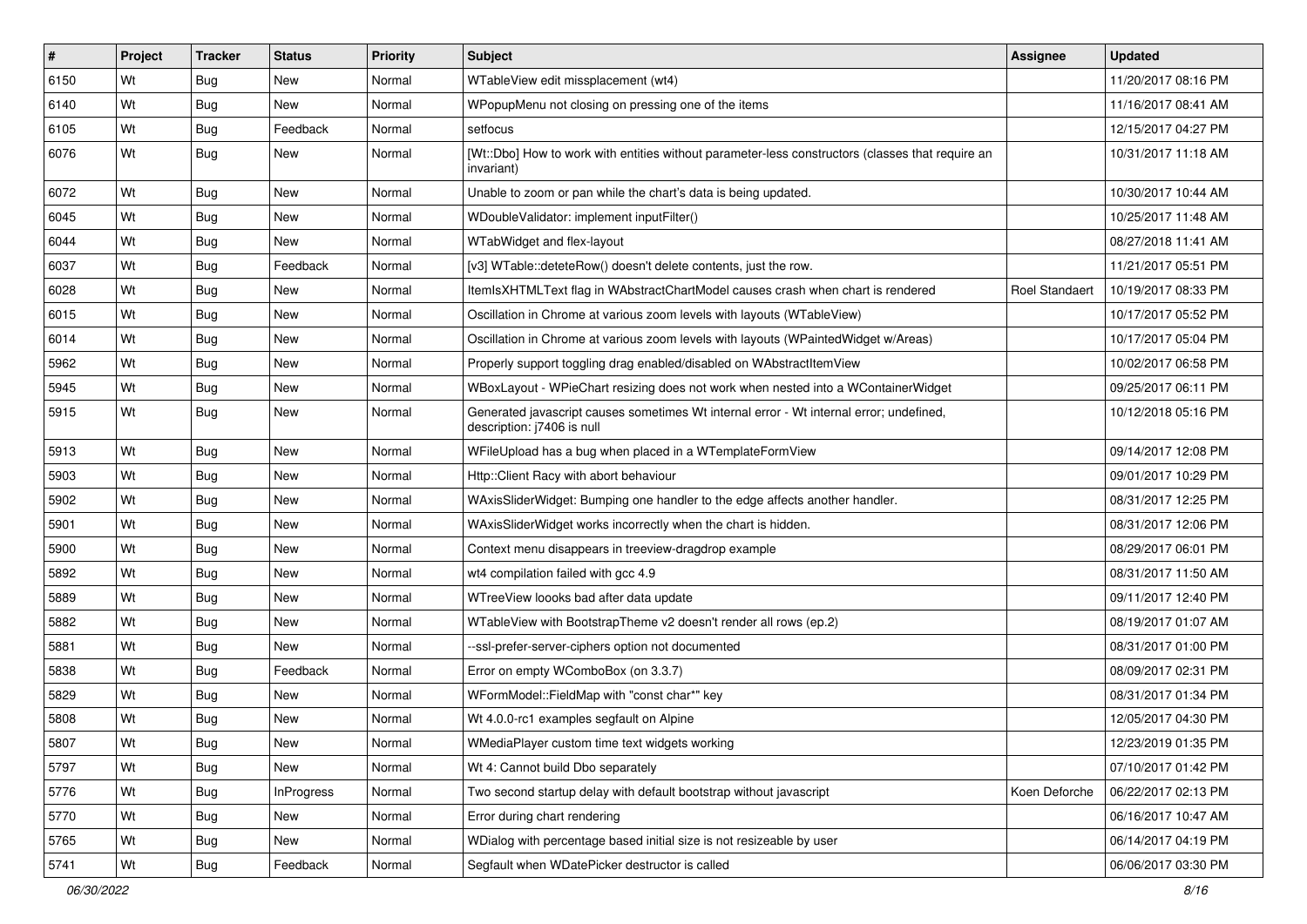| $\vert$ # | Project | <b>Tracker</b> | <b>Status</b>     | <b>Priority</b> | <b>Subject</b>                                                                                                        | <b>Assignee</b>       | <b>Updated</b>                        |
|-----------|---------|----------------|-------------------|-----------------|-----------------------------------------------------------------------------------------------------------------------|-----------------------|---------------------------------------|
| 5637      | Wt      | Bug            | New               | Normal          | Using Wt::Dbo cause MySQL prepared statement leak                                                                     |                       | 03/31/2017 06:34 PM                   |
| 5624      | Wt      | <b>Bug</b>     | <b>New</b>        | Normal          | WApplication::bind() documentation is misleading about WServer::post()                                                |                       | 03/26/2017 12:49 PM                   |
| 5622      | Wt      | <b>Bug</b>     | New               | Normal          | WPainter draws ellipses as 360 degree arcs, which is not the same                                                     |                       | 03/24/2017 03:30 PM                   |
| 5597      | Wt      | Bug            | <b>InProgress</b> | Normal          | setTransient on WPopupWidget not effective on iOS                                                                     |                       | Michiel Derhaeg   04/03/2017 03:35 PM |
| 5585      | Wt      | <b>Bug</b>     | <b>New</b>        | Normal          | PayPal description is not showing                                                                                     | Koen Deforche         | 03/06/2017 08:21 PM                   |
| 5584      | Wt      | <b>Bug</b>     | New               | Normal          | Wt::Http::Client abort() documentation incomplete                                                                     |                       | 03/03/2017 12:24 PM                   |
| 5559      | Wt      | Bug            | Feedback          | Normal          | Server push - concurrency issue                                                                                       | <b>Roel Standaert</b> | 01/16/2018 02:41 PM                   |
| 5551      | Wt      | <b>Bug</b>     | New               | Normal          | WResource doesn't receive http patch / Wt::Http::Client doesn't support sending patch                                 |                       | 02/12/2017 11:13 PM                   |
| 5390      | Wt      | <b>Bug</b>     | Feedback          | Normal          | Calendar widget shows up after calling WDateEdit::setHidden(false)                                                    | André Jacobs          | 11/28/2016 05:35 PM                   |
| 5353      | Wt      | <b>Bug</b>     | New               | Normal          | Widget Gallery "Integration example" has some issues with validation                                                  |                       | 10/20/2016 07:46 PM                   |
| 5350      | Wt      | <b>Bug</b>     | New               | Normal          | boost 1.62 and exception: Error (asio): set_option: Bad file descriptor                                               |                       | 10/18/2016 11:55 AM                   |
| 5339      | Wt      | <b>Bug</b>     | Feedback          | Normal          | Json::Value comparision operator always returns true                                                                  | André Jacobs          | 04/03/2017 12:44 PM                   |
| 5338      | Wt      | Bug            | <b>New</b>        | Normal          | GoogleMap usage without Internet connection                                                                           |                       | 10/13/2016 12:21 PM                   |
| 5324      | Wt      | <b>Bug</b>     | New               | Normal          | Win32 binary releases: include .lib files for openssl                                                                 | Wim Dumon             | 10/06/2016 12:56 AM                   |
| 5298      | Wt      | <b>Bug</b>     | <b>New</b>        | Normal          | WGoogleMap does not use google_api_key where needed                                                                   |                       | 09/29/2016 12:01 AM                   |
| 5290      | Wt      | Bug            | Feedback          | Normal          | beginRemoveRows (const WModelIndex &parent, int first, int last)                                                      | Koen Deforche         | 11/09/2016 05:23 PM                   |
| 5265      | Wt      | Bug            | New               | Normal          | A WMessageBox with Fade animation can fail to hide when dismissed while animating-in.                                 |                       | 09/19/2016 09:24 PM                   |
| 5256      | Wt      | <b>Bug</b>     | New               | Normal          | Linking errors with Pre-built binaries for Visual Studio                                                              | Wim Dumon             | 09/09/2016 05:46 PM                   |
| 5236      | Wt      | <b>Bug</b>     | Feedback          | Normal          | [error] "WCartesianChart: setAutoLayout(): device does not have font metrics (not even<br>server-side font metrics)." |                       | 09/05/2016 01:33 PM                   |
| 5234      | Wt      | Bug            | <b>New</b>        | Normal          | [wt-3.3.6] TreeView & WSortFilterProxyModel                                                                           |                       | 09/02/2016 05:10 PM                   |
| 5227      | Wt      | <b>Bug</b>     | <b>New</b>        | Normal          | Websocket connection failures cause excessive retries                                                                 |                       | 02/27/2017 11:37 PM                   |
| 5222      | Wt      | <b>Bug</b>     | New               | Normal          | WPopupMenu does not open anymore                                                                                      |                       | 08/23/2016 11:10 AM                   |
| 5221      | Wt      | <b>Bug</b>     | New               | Normal          | Draggable list                                                                                                        |                       | 08/22/2016 05:04 PM                   |
| 5140      | Wt      | Bug            | <b>New</b>        | Normal          | Binaries of WPdfRenderer on 3.3.6                                                                                     |                       | 07/28/2016 12:53 PM                   |
| 5133      | Wt      | <b>Bug</b>     | <b>New</b>        | Normal          | Dbo tutorial                                                                                                          |                       | 07/27/2016 05:18 PM                   |
| 4976      | Wt      | <b>Bug</b>     | Feedback          | Normal          | OpenSSL 1.1.0 support                                                                                                 |                       | 06/15/2016 01:15 PM                   |
| 4974      | Wt      | Bug            | Feedback          | Normal          | WLoadingIndicator does not show up when using WebSockets                                                              | Roel Standaert        | 04/03/2017 10:57 AM                   |
| 4950      | Wt      | <b>Bug</b>     | Feedback          | Normal          | Render latin characters using WPdfRenderer                                                                            | Koen Deforche         | 07/05/2016 02:07 PM                   |
| 4936      | Wt      | <b>Bug</b>     | Feedback          | Normal          | Dbo backend reconnect and reentract statement exception                                                               | Roel Standaert        | 07/13/2016 05:36 PM                   |
| 4924      | Wt      | <b>Bug</b>     | Feedback          | Normal          | WApplication                                                                                                          | Koen Deforche         | 05/20/2016 04:13 PM                   |
| 4923      | Wt      | <b>Bug</b>     | Feedback          | Normal          | WLineEdit                                                                                                             | <b>Roel Standaert</b> | 06/16/2016 12:44 PM                   |
| 4856      | Wt      | <b>Bug</b>     | Feedback          | Normal          | Can anyone help me with my problem resizing images?                                                                   |                       | 04/14/2016 01:21 PM                   |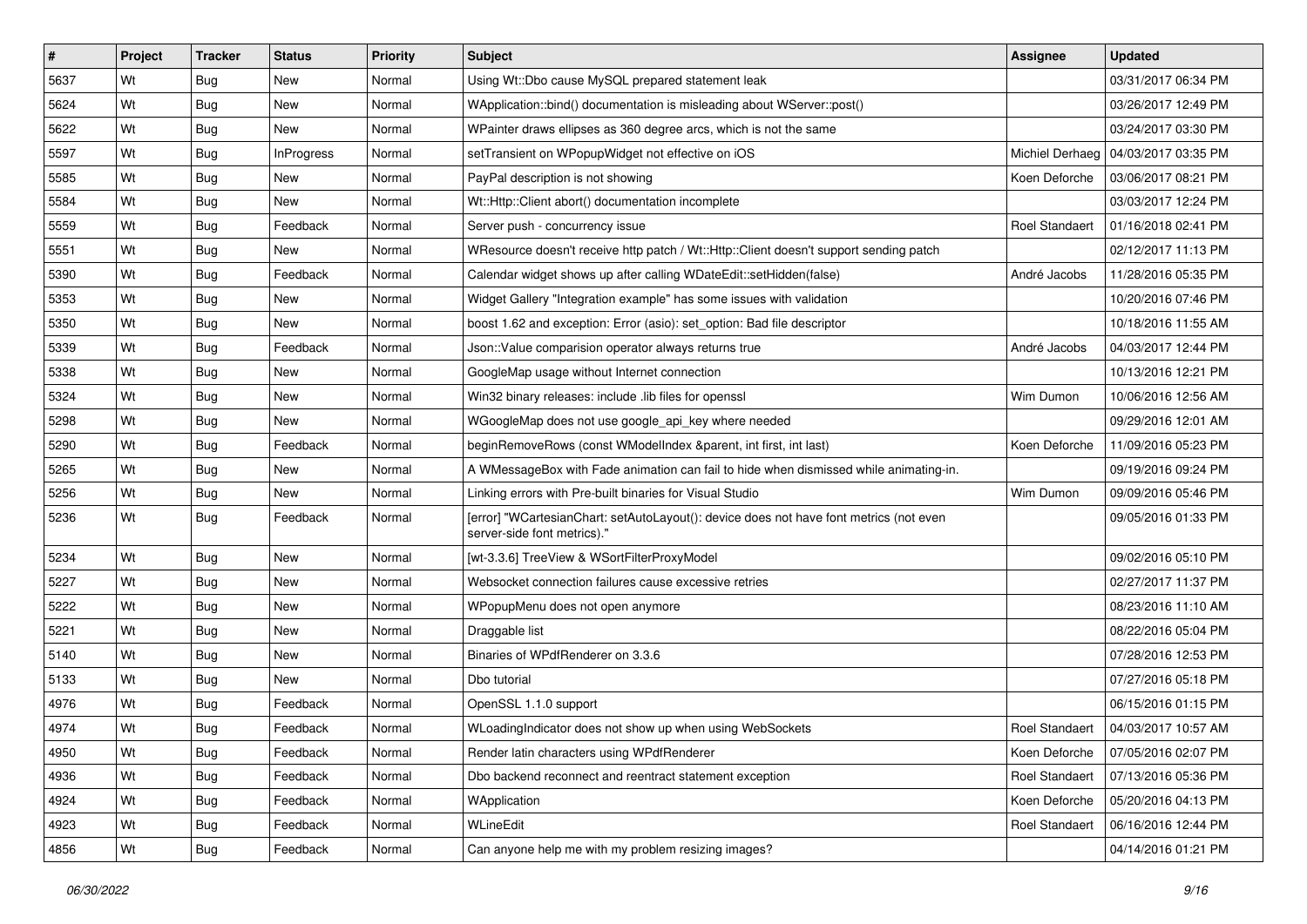| $\vert$ # | Project | <b>Tracker</b> | <b>Status</b> | <b>Priority</b> | <b>Subject</b>                                                                                | Assignee              | <b>Updated</b>      |
|-----------|---------|----------------|---------------|-----------------|-----------------------------------------------------------------------------------------------|-----------------------|---------------------|
| 4790      | Wt      | Bug            | Feedback      | Normal          | Wt::WObject::addChild() bug                                                                   | Koen Deforche         | 03/21/2016 02:34 PM |
| 4766      | Wt      | Bug            | Feedback      | Normal          | setBorder doesn't affect WCheckBox                                                            | Koen Deforche         | 03/01/2016 09:15 PM |
| 4750      | Wt      | Bug            | Feedback      | Normal          | WTabWidget::setTabEnabled behavior changed                                                    |                       | 02/19/2016 09:43 AM |
| 4733      | Wt      | <b>Bug</b>     | Feedback      | Normal          | WSuggestionPopup does not fire WFormWidget 'changed' signal                                   | Yoika Ghysens         | 05/03/2016 12:20 PM |
| 4726      | Wt      | Bug            | Feedback      | Normal          | [wt-3.3.5] WStackedWidget does not span its current widget when an WAnimation is used         | Koen Deforche         | 02/19/2016 11:55 AM |
| 4669      | Wt      | Bug            | Feedback      | Normal          | Error build from source github                                                                |                       | 01/31/2016 04:40 PM |
| 4657      | Wt      | Bug            | Feedback      | Normal          | Returning 404 code in Wt app                                                                  | Koen Deforche         | 01/11/2016 06:30 PM |
| 4642      | Wt      | Bug            | New           | Normal          | WAnimation doesn't work in WPopupMenu                                                         |                       | 12/29/2015 05:54 AM |
| 4629      | Wt      | <b>Bug</b>     | Feedback      | Normal          | WTableView / QueryModel doesn't show all rows (stops at row 54782)                            |                       | 12/18/2015 05:37 PM |
| 4597      | Wt      | Bug            | Feedback      | Normal          | WAudio, missing argument for timeUpdated and volumeChanged events                             |                       | 01/01/2016 07:49 PM |
| 4592      | Wt      | Bug            | <b>New</b>    | Normal          | The Bat email client shows corrupted subject of a message sent by Wt::Mail::Client            |                       | 01/11/2016 06:28 PM |
| 4570      | Wt      | <b>Bug</b>     | New           | Normal          | RTL support for WNavigationBar (and WMenu)                                                    |                       | 11/16/2015 06:44 AM |
| 4553      | Wt      | Bug            | <b>New</b>    | Normal          | Wt segfault in WMessageResources::hibernate()                                                 |                       | 11/06/2015 12:18 PM |
| 4533      | Wt      | Bug            | Feedback      | Normal          | [wt-3.3.5-rc1] WTableView signaling order                                                     | Koen Deforche         | 11/05/2015 01:53 PM |
| 4527      | Wt      | <b>Bug</b>     | Feedback      | Normal          | <form> element is not rendered when using progressive bootstrap</form>                        | Koen Deforche         | 11/03/2015 01:18 PM |
| 4516      | Wt      | Bug            | Feedback      | Normal          | WFileUpload not redering on IE & Edge                                                         | <b>Roel Standaert</b> | 10/29/2015 05:19 PM |
| 4497      | Wt      | <b>Bug</b>     | <b>New</b>    | Normal          | JSlot interference by Wt::Auth ?                                                              |                       | 10/07/2015 10:00 AM |
| 4492      | Wt      | Bug            | Feedback      | Normal          | WAbstractArea might fire beforeunload event in some versions of Internet Explorer             | Koen Deforche         | 11/09/2015 08:05 AM |
| 4473      | Wt      | Bug            | Feedback      | Normal          | Wt::Dbo::Session::createTables may fail to create a table if another table already exists     |                       | 09/28/2015 10:23 AM |
| 4462      | Wt      | Bug            | Feedback      | Normal          | Redirection not working when accessing from another host                                      | Benoit<br>Daccache    | 11/03/2015 04:37 PM |
| 4447      | Wt      | Bug            | Feedback      | Normal          | Wt does not work on Mobile Phone Emulator at mobiletest.me                                    | Koen Deforche         | 11/03/2015 04:27 PM |
| 4445      | Wt      | Bug            | Feedback      | Normal          | Wt::Application's require method does not work with Google Adsense                            | Koen Deforche         | 09/08/2015 10:22 PM |
| 4383      | Wt      | <b>Bug</b>     | Feedback      | Normal          | Hints for compiling Widgetgallery example                                                     |                       | 09/08/2015 10:05 AM |
| 4359      | Wt      | <b>Bug</b>     | <b>New</b>    | Normal          | WCartesianChart with axes at ZeroValue positioned incorrectly on interactive horizontal chart |                       | 07/29/2015 03:16 AM |
| 4314      | Wt      | Bug            | New           | Normal          | FindWt.cmake doesn't respect the REQUIRED flag, although it already has code to handle it.    |                       | 07/11/2015 02:16 PM |
| 4313      | Wt      | <b>Bug</b>     | New           | Normal          | cmake build doesn't allow to use standard CMAKE PREFIX PATH                                   |                       | 07/11/2015 02:14 PM |
| 4307      | Wt      | <b>Bug</b>     | New           | Normal          | WTableView setRowHeaderCount() and event handling                                             |                       | 07/10/2015 09:37 AM |
| 4297      | Wt      | Bug            | Feedback      | Normal          | WCartesianChart tooltips do not reflect zoom/pan                                              | Koen Deforche         | 07/29/2015 01:52 AM |
| 4293      | Wt      | Bug            | New           | Normal          | Resize a WText "iframe" widget into a WGridLayout is inaccurate                               |                       | 07/07/2015 01:32 PM |
| 4172      | Wt      | <b>Bug</b>     | Feedback      | Normal          | Browser save password prompt                                                                  | Koen Deforche         | 07/02/2015 02:17 PM |
| 4128      | Wt      | <b>Bug</b>     | New           | Normal          | WTabWidget and javascript.void(0)                                                             |                       | 06/01/2015 10:16 AM |
| 4116      | Wt      | <b>Bug</b>     | Feedback      | Normal          | Reset of WTimer interval on stop and start                                                    | Benoit<br>Daccache    | 06/02/2015 03:45 PM |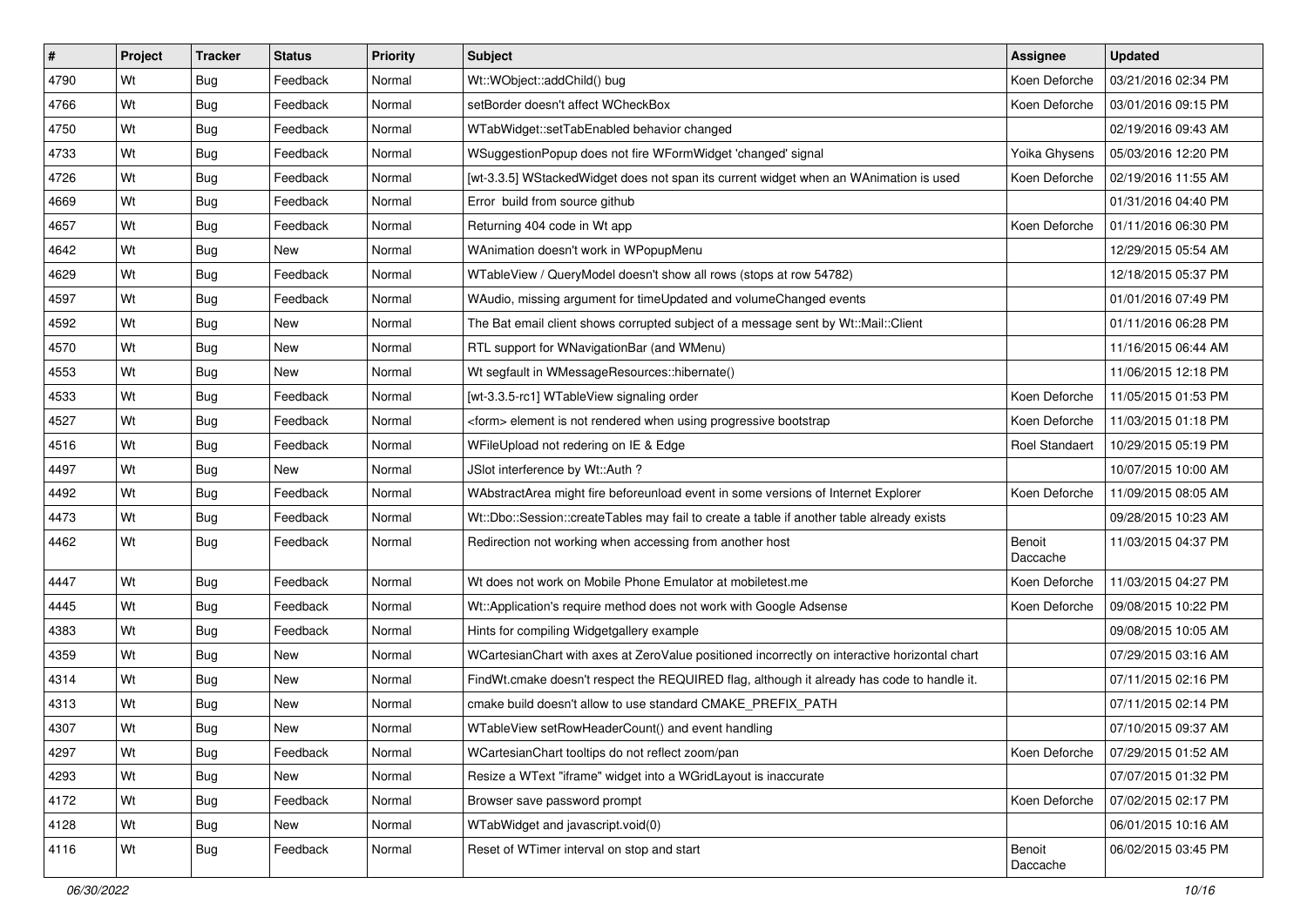| $\vert$ # | Project | <b>Tracker</b> | <b>Status</b>     | <b>Priority</b> | <b>Subject</b>                                                                                      | Assignee        | <b>Updated</b>      |
|-----------|---------|----------------|-------------------|-----------------|-----------------------------------------------------------------------------------------------------|-----------------|---------------------|
| 3977      | Wt      | <b>Bug</b>     | Feedback          | Normal          | Problems with closing a dialog after WServer::post                                                  |                 | 04/16/2015 08:33 AM |
| 3969      | Wt      | <b>Bug</b>     | <b>New</b>        | Normal          | Internal error when browsing Wt site                                                                |                 | 04/08/2015 10:06 PM |
| 3932      | Wt      | Bug            | New               | Normal          | Attribute position not modifiable for WDialog                                                       |                 | 03/30/2015 08:27 PM |
| 3927      | Wt      | <b>Bug</b>     | <b>InProgress</b> | Normal          | [wt-3.3.4 rc2] WMenuItem not rendered correctly when nesting WMenus                                 | Koen Deforche   | 11/10/2015 04:10 PM |
| 3884      | Wt      | Bug            | <b>New</b>        | Normal          | server-side PNG and UTF-8                                                                           | Wim Dumon       | 03/09/2015 07:20 PM |
| 3824      | Wt      | <b>Bug</b>     | New               | Normal          | Potential race in WMessageResourceBundle with WServer::setLocalizedStrings                          |                 | 03/06/2015 01:56 PM |
| 3786      | Wt      | Bug            | <b>InProgress</b> | Normal          | Wt: fatal error: error executing prepared statement Lost connection to MySQL server during<br>query | Wim Dumon       | 03/02/2015 01:26 PM |
| 3738      | Wt      | Bug            | <b>New</b>        | Normal          | Wt fails to compile WIOService with Cygwin                                                          | Wim Dumon       | 03/02/2015 11:41 AM |
| 3715      | Wt      | <b>Bug</b>     | <b>New</b>        | Normal          | Your browser does not support WebGL                                                                 |                 | 01/05/2015 03:42 PM |
| 3714      | Wt      | Bug            | New               | Normal          | Click on checkbox is only emitted when clicking on the text                                         | Koen Deforche   | 12/29/2014 03:57 PM |
| 3698      | Wt      | <b>Bug</b>     | Feedback          | Normal          | Stacking with category chart - anomalies                                                            | Koen Deforche   | 02/17/2015 12:04 AM |
| 3668      | Wt      | Bug            | <b>New</b>        | Normal          | Compilation with -DWT_HAVE_GNU_REGEX needs some patches                                             | Koen Deforche   | 02/16/2015 01:45 PM |
| 3647      | Wt      | <b>Bug</b>     | New               | Normal          | refresh after setLocale is partial.                                                                 |                 | 11/05/2014 03:14 PM |
| 3641      | Wt      | <b>Bug</b>     | Feedback          | Normal          | Real text treated as placeholder text in WFormWidget when text is modified programatically.         | Koen Deforche   | 02/16/2015 05:47 PM |
| 3572      | Wt      | <b>Bug</b>     | Feedback          | Normal          | wt 3.3.3 failed to compile Ddo::mysqlend for supporting the newest version of MySQL                 | Wim Dumon       | 10/06/2014 12:16 PM |
| 3556      | Wt      | <b>Bug</b>     | <b>InProgress</b> | Normal          | incorrect link library for libhpdfd.dll in Wt-3.3.3-msvs2010-Windows-x86-SDK                        | Wim Dumon       | 09/09/2014 09:12 PM |
| 3552      | Wt      | Bug            | Feedback          | Normal          | Can't get the input of a WTextArea when the user copy and paste a very long text into it            | Wim Dumon       | 10/15/2014 01:52 PM |
| 3547      | Wt      | <b>Bug</b>     | <b>New</b>        | Normal          | Double Clicking the Navbar Toggle Button Causes Menu Toggle to Fail                                 | Wim Dumon       | 08/26/2014 09:44 PM |
| 3440      | Wt      | <b>Bug</b>     | Feedback          | Normal          | wtwithgt crash and deadlock fix                                                                     | Koen Deforche   | 10/17/2014 11:43 AM |
| 3432      | Wt      | Bug            | Feedback          | Normal          | wtwithgt $+$ server push = dead lock                                                                | Koen Deforche   | 10/17/2014 11:42 AM |
| 3415      | Wt      | <b>Bug</b>     | Feedback          | Normal          | Problem with WMediaPlayer and custom jQuery                                                         |                 | 07/18/2014 11:17 AM |
| 3390      | Wt      | Bug            | Feedback          | Normal          | libharu not found (mingw, cmake)                                                                    |                 | 06/30/2014 07:44 PM |
| 3389      | Wt      | <b>Bug</b>     | Feedback          | Normal          | cannot install (mingw)                                                                              |                 | 07/04/2014 05:12 PM |
| 3377      | Wt      | <b>Bug</b>     | Feedback          | Normal          | Reading Wt::Dbo::ptr concurrently                                                                   |                 | 06/26/2014 03:45 PM |
| 3294      | Wt      | <b>Bug</b>     | Feedback          | Normal          | WTableView::createExtraHeaderWidget() and WTableView::setHeaderHeight() interaction woes            | Koen Deforche   | 10/16/2014 01:55 AM |
| 3287      | Wt      | <b>Bug</b>     | Feedback          | Normal          | WebKit WPaintedWidget WAbstractArea problem                                                         | Koen Deforche   | 11/11/2014 12:55 PM |
| 3266      | Wt      | <b>Bug</b>     | Feedback          | Normal          | can not set new layout                                                                              | Michael Vilsker | 06/25/2014 02:44 PM |
| 3265      | Wt      | Bug            | New               | Normal          | Incorrect deployPath detection when url contains cyrillic symbols under nginx                       |                 | 06/05/2014 03:37 PM |
| 3253      | Wt      | Bug            | New               | Normal          | Problem with setting WDialog initial position                                                       |                 | 06/03/2014 02:42 PM |
| 3249      | Wt      | <b>Bug</b>     | New               | Normal          | Ctrl+Click on Mac trackpad not interpreted as Right Click                                           |                 | 06/02/2014 09:51 PM |
| 3244      | Wt      | <b>Bug</b>     | New               | Normal          | Add example using Twitter Bootstrap 3 grid layout                                                   | Korneel Dumon   | 06/04/2014 07:53 PM |
| 3198      | Wt      | <b>Bug</b>     | Feedback          | Normal          | WSortFilterProxyModel does not filter                                                               | Koen Deforche   | 06/02/2014 12:23 PM |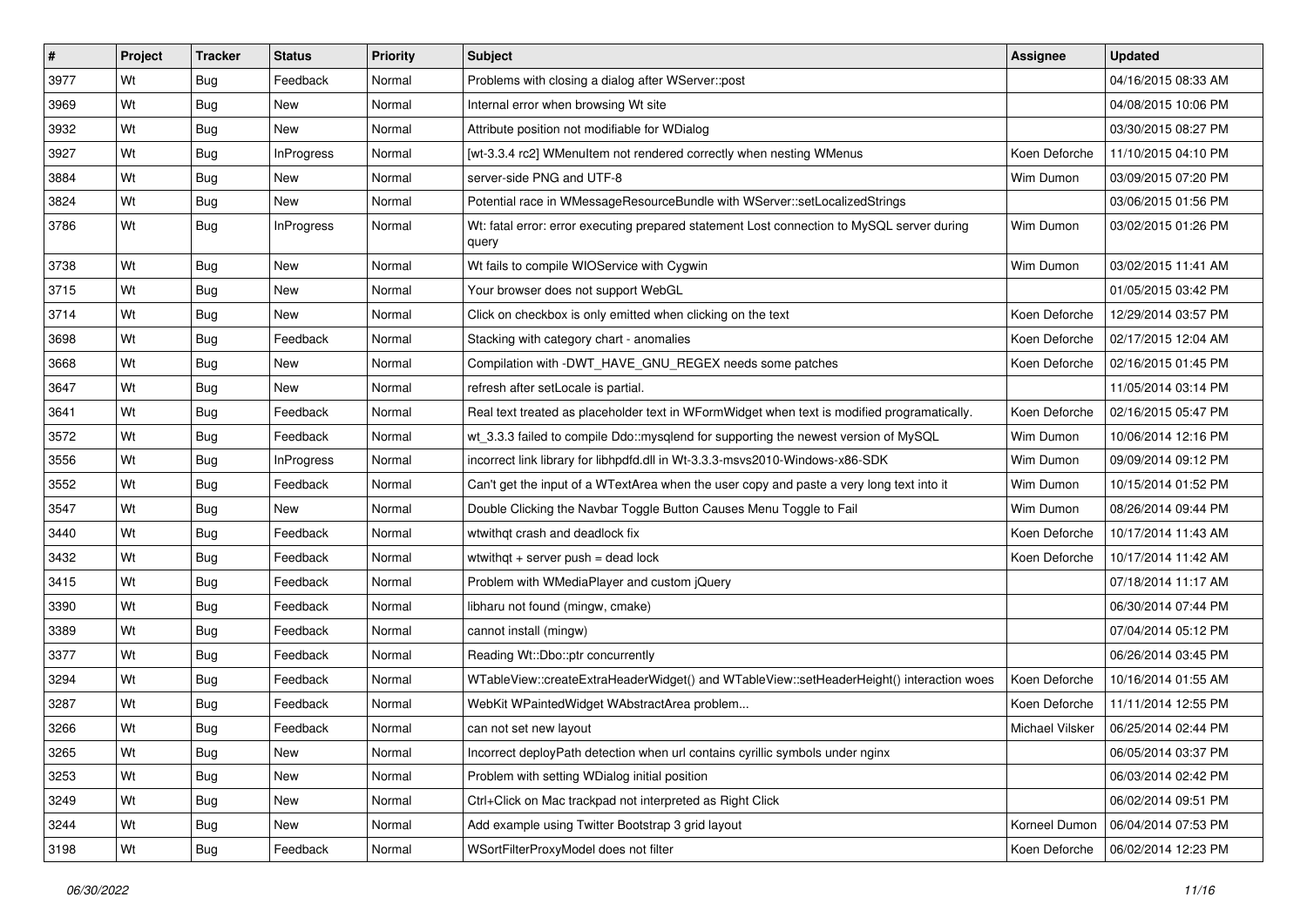| $\vert$ # | Project | <b>Tracker</b> | <b>Status</b> | <b>Priority</b> | <b>Subject</b>                                                                    | Assignee        | <b>Updated</b>      |
|-----------|---------|----------------|---------------|-----------------|-----------------------------------------------------------------------------------|-----------------|---------------------|
| 3168      | Wt      | <b>Bug</b>     | Feedback      | Normal          | server push timeout                                                               | Koen Deforche   | 06/11/2014 04:22 PM |
| 3096      | Wt      | <b>Bug</b>     | Feedback      | Normal          | WPanel title bar css issue                                                        | Koen Deforche   | 05/27/2014 04:29 PM |
| 3027      | Wt      | <b>Bug</b>     | Feedback      | Normal          | Problems with scrolling and row selecting in WTableView                           | Koen Deforche   | 05/13/2014 05:27 PM |
| 2916      | Wt      | <b>Bug</b>     | Feedback      | Normal          | SSL Certificate vs SSL Issuer Chain input file                                    | Koen Deforche   | 04/12/2014 07:14 PM |
| 2904      | Wt      | Bug            | Feedback      | Normal          | defalut Axis label format                                                         | Koen Deforche   | 05/27/2014 04:29 PM |
| 2901      | Wt      | <b>Bug</b>     | Feedback      | Normal          | Application sessions are not always terminated cleanly                            | Wim Dumon       | 05/27/2014 04:29 PM |
| 2900      | Wt      | Bug            | Feedback      | Normal          | Wt::WApplication::setConfirmCloseMessage()                                        | Koen Deforche   | 05/27/2014 04:29 PM |
| 2896      | Wt      | <b>Bug</b>     | New           | Normal          | Delete the pointer for WFileResource after download finish                        | Wim Dumon       | 05/27/2014 04:29 PM |
| 2886      | Wt      | <b>Bug</b>     | <b>New</b>    | Normal          | WFileUpload progress bar doesn't work in FastCGI app                              |                 | 04/02/2014 04:21 PM |
| 2861      | Wt      | Bug            | Feedback      | Normal          | Mysql And MariaDB Query And Tuple                                                 | Michael Vilsker | 05/27/2014 04:29 PM |
| 2848      | Wt      | <b>Bug</b>     | <b>New</b>    | Normal          | How to build the examples of WT installed through package manager in Ubuntu 13.10 |                 | 03/24/2014 12:38 PM |
| 2829      | Wt      | <b>Bug</b>     | Feedback      | Normal          | Possible bug in Wt:: WDateTime                                                    |                 | 06/21/2020 05:07 PM |
| 2806      | Wt      | Bug            | Feedback      | Normal          | wt-3.3.2: Calling WTableView::sortByColumn(-1,AscendingOrder) creates core dump   |                 | 03/12/2014 06:54 PM |
| 2804      | Wt      | Bug            | New           | Normal          | Consistently ignore default Locale, and format using WLocale                      |                 | 04/01/2014 04:14 PM |
| 2801      | Wt      | <b>Bug</b>     | Feedback      | Normal          | Hide with setHidden and a Animation don't work                                    | Koen Deforche   | 03/26/2015 09:56 AM |
| 2775      | Wt      | Bug            | Feedback      | Normal          | Problem with Session execute using Postgres                                       |                 | 03/07/2014 03:15 PM |
| 2763      | Wt      | <b>Bug</b>     | <b>New</b>    | Normal          | Slow Perfomance on InternetExplorer8 caused by getCssRule                         |                 | 03/06/2014 06:12 PM |
| 2757      | Wt      | Bug            | New           | Normal          | XML config resourcesURL "/myres" does not include port (FastCGI)                  |                 | 03/05/2014 03:41 PM |
| 2746      | Wt      | <b>Bug</b>     | <b>New</b>    | Normal          | WTagCloud                                                                         | Wim Dumon       | 03/10/2014 06:49 PM |
| 2677      | Wt      | Bug            | <b>New</b>    | Normal          | Handgman: handle concurrent modification exception                                |                 | 02/14/2014 05:11 PM |
| 2652      | Wt      | <b>Bug</b>     | New           | Normal          | wrong layout for initially disabled radio-buttons                                 | Koen Deforche   | 02/10/2014 11:54 AM |
| 2633      | Wt      | <b>Bug</b>     | <b>New</b>    | Normal          | Invalid background images urls when the '--deploy-path' param is used             |                 | 02/05/2014 05:05 PM |
| 2627      | Wt      | Bug            | Feedback      | Normal          | MySQL UTF8 problem                                                                | Wim Dumon       | 02/05/2014 06:01 PM |
| 2606      | Wt      | <b>Bug</b>     | Feedback      | Normal          | DashLine is not working when used as a style of WPen:                             | Wim Dumon       | 02/05/2014 06:02 PM |
| 2604      | Wt      | Bug            | Feedback      | Normal          | WTableview error in IE 9                                                          | Koen Deforche   | 03/12/2014 06:11 PM |
| 2582      | Wt      | Bug            | Feedback      | Normal          | Internal path link do not work                                                    | Koen Deforche   | 02/06/2014 06:26 PM |
| 2571      | Wt      | Bug            | Feedback      | Normal          | AuthWidget::letUpdatePassword dialog grows and grows?                             | Koen Deforche   | 03/12/2014 06:12 PM |
| 2570      | Wt      | <b>Bug</b>     | New           | Normal          | Wt::Dbo please add default values                                                 |                 | 01/17/2014 03:27 PM |
| 2535      | Wt      | <b>Bug</b>     | Feedback      | Normal          | Reloading ptr <c> in a std::map database</c>                                      | Koen Deforche   | 05/28/2014 09:16 PM |
| 2393      | Wt      | <b>Bug</b>     | New           | Normal          | Free function miss #include file directive documentation                          |                 | 11/05/2013 11:48 AM |
| 2355      | Wt      | Bug            | New           | Normal          | problem in update button                                                          |                 | 10/23/2013 07:52 PM |
| 2352      | Wt      | <b>Bug</b>     | New           | Normal          | WTableView, WTreeView large model support                                         |                 | 10/22/2013 09:26 AM |
| 2321      | Wt      | Bug            | New           | Normal          | removing WStackedWidget and re-adding it later goes wrong                         |                 | 10/16/2013 05:51 PM |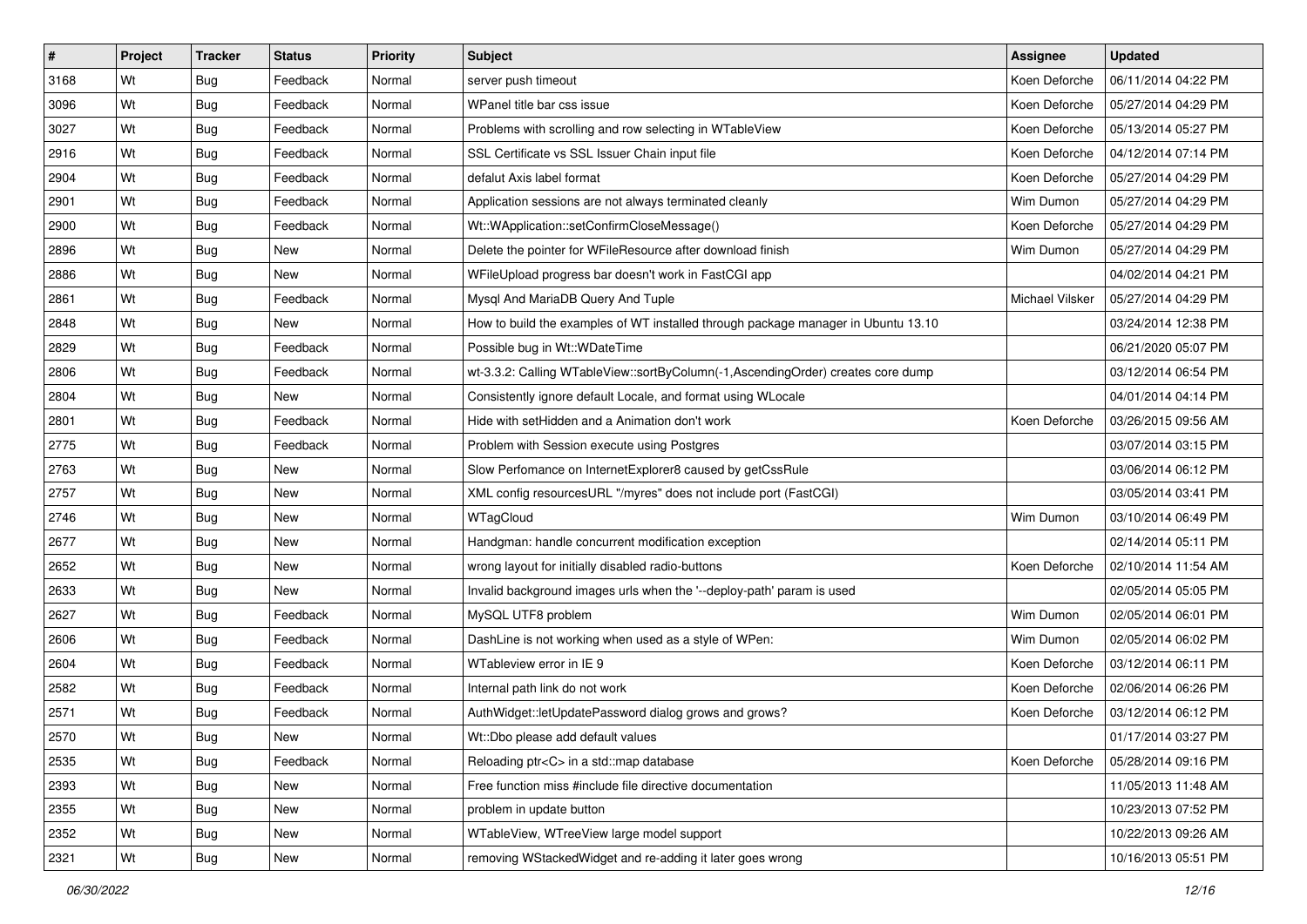| #    | Project | <b>Tracker</b> | <b>Status</b> | <b>Priority</b> | <b>Subject</b>                                                                              | <b>Assignee</b> | <b>Updated</b>      |
|------|---------|----------------|---------------|-----------------|---------------------------------------------------------------------------------------------|-----------------|---------------------|
| 2252 | Wt      | Bug            | New           | Normal          | WTreeView drag operation not working with boostrap theme                                    |                 | 10/01/2013 10:49 AM |
| 2235 | Wt      | Bug            | <b>New</b>    | Normal          | Minify and Compress css                                                                     |                 | 09/18/2013 07:45 PM |
| 2218 | Wt      | Bug            | Feedback      | Normal          | Auth Module: Lost Password Expired Token Message: III Formed                                | Koen Deforche   | 03/12/2014 06:14 PM |
| 2217 | Wt      | <b>Bug</b>     | Feedback      | Normal          | Auth Module: Lost Password / Update Password Screen III Formed                              | Koen Deforche   | 03/12/2014 06:14 PM |
| 2211 | Wt      | Bug            | New           | Normal          | FindWt.cmake does not work                                                                  |                 | 10/24/2013 01:18 PM |
| 2203 | Wt      | <b>Bug</b>     | Feedback      | Normal          | cmath round problem                                                                         | Wim Dumon       | 09/16/2013 10:30 PM |
| 2172 | Wt      | Bug            | New           | Normal          | How to use jmeter                                                                           |                 | 09/03/2013 10:46 PM |
| 2171 | Wt      | <b>Bug</b>     | <b>New</b>    | Normal          | Can't resize WDialog in iPad (chrome or safari)                                             |                 | 09/03/2013 07:03 PM |
| 2161 | Wt      | <b>Bug</b>     | <b>New</b>    | Normal          | WLineEdit::setFocus fails in HEAD with bootstrap theme                                      |                 | 09/06/2013 02:55 PM |
| 2159 | Wt      | Bug            | <b>New</b>    | Normal          | WPushButton with icon but empty label has icon off-centre                                   |                 | 08/27/2013 12:05 PM |
| 2131 | Wt      | <b>Bug</b>     | New           | Normal          | How to kill a session                                                                       |                 | 08/27/2013 01:43 PM |
| 2125 | Wt      | Bug            | Feedback      | Normal          | Wt internal error using WDatePicker (and others)                                            |                 | 09/10/2013 03:32 AM |
| 2123 | Wt      | Bug            | <b>New</b>    | Normal          | WButtonGroup::checkedChanged() is emitted 2 time for the checked / unchecked radio buttons. |                 | 08/20/2013 12:19 PM |
| 2103 | Wt      | Bug            | Feedback      | Normal          | Trouble Setting up mod_fcgi                                                                 |                 | 08/13/2013 12:07 PM |
| 2092 | Wt      | <b>Bug</b>     | <b>New</b>    | Normal          | WWidget::toggleStyleClass() should manage its state                                         |                 | 08/07/2013 02:14 PM |
| 2082 | Wt      | Bug            | New           | Normal          | Long response can cause exhausting the thread pool                                          |                 | 08/02/2013 11:12 AM |
| 2021 | Wt      | <b>Bug</b>     | <b>New</b>    | Normal          | WTableView cannot be disabled                                                               |                 | 07/08/2013 03:28 PM |
| 1985 | Wt      | Bug            | Feedback      | Normal          | WPanel expand/collapse broken with Bootstrap responsive features                            | Koen Deforche   | 06/24/2013 12:45 PM |
| 1980 | Wt      | <b>Bug</b>     | New           | Normal          | WAbstractMedia::setAlternativeContent not used on iPad                                      |                 | 06/13/2013 02:26 PM |
| 1975 | Wt      | <b>Bug</b>     | <b>New</b>    | Normal          | WBoxLayout::setResizable using BottomToTop or RightToLeft direction                         |                 | 06/11/2013 01:18 PM |
| 1863 | Wt      | Bug            | Feedback      | Normal          | WObject::swapChildren(WObject *A, WObject *B)                                               |                 | 06/05/2013 09:00 AM |
| 1814 | Wt      | <b>Bug</b>     | <b>New</b>    | Normal          | Freeze on database server restart                                                           |                 | 04/05/2013 06:21 AM |
| 1798 | Wt      | Bug            | <b>New</b>    | Normal          | WSuggestionPopup doesn't work on mobile browsers                                            |                 | 03/31/2013 01:02 PM |
| 1797 | Wt      | <b>Bug</b>     | New           | Normal          | clang warnings in Wt headers                                                                |                 | 03/29/2013 02:32 AM |
| 1719 | Wt      | <b>Bug</b>     | Feedback      | Normal          | troubles with WTableView                                                                    |                 | 03/02/2013 09:43 PM |
| 1624 | Wt      | Bug            | Feedback      | Normal          | Allowed usernames in Auth::RegistrationModel too generous, should be customizable           |                 | 12/31/2012 09:07 AM |
| 1601 | Wt      | Bug            | New           | Normal          | Wt Ui Creation                                                                              | Koen Deforche   | 02/11/2013 07:07 AM |
| 1581 | Wt      | Bug            | Feedback      | Normal          | WResource::handleRequest: pure virtual method called                                        |                 | 01/08/2013 01:44 PM |
| 1522 | Wt      | Bug            | Feedback      | Normal          | [Wt 3.2.2] [Postgresql] statement not recycled after exception while .remove()              | Koen Deforche   | 12/15/2012 10:09 PM |
| 1520 | Wt      | <b>Bug</b>     | Feedback      | Normal          | Widgets misaligned in WTreeTable                                                            |                 | 11/20/2012 08:34 AM |
| 1509 | Wt      | Bug            | Feedback      | Normal          | possible segfault in Wt                                                                     |                 | 11/20/2012 08:31 AM |
| 1502 | Wt      | <b>Bug</b>     | Feedback      | Normal          | Unable to use HTML entity in WComboBox                                                      |                 | 10/31/2012 08:13 AM |
| 1500 | Wt      | Bug            | New           | Normal          | provide way to make WTreeTable's items' content selectable                                  |                 | 10/28/2012 03:01 PM |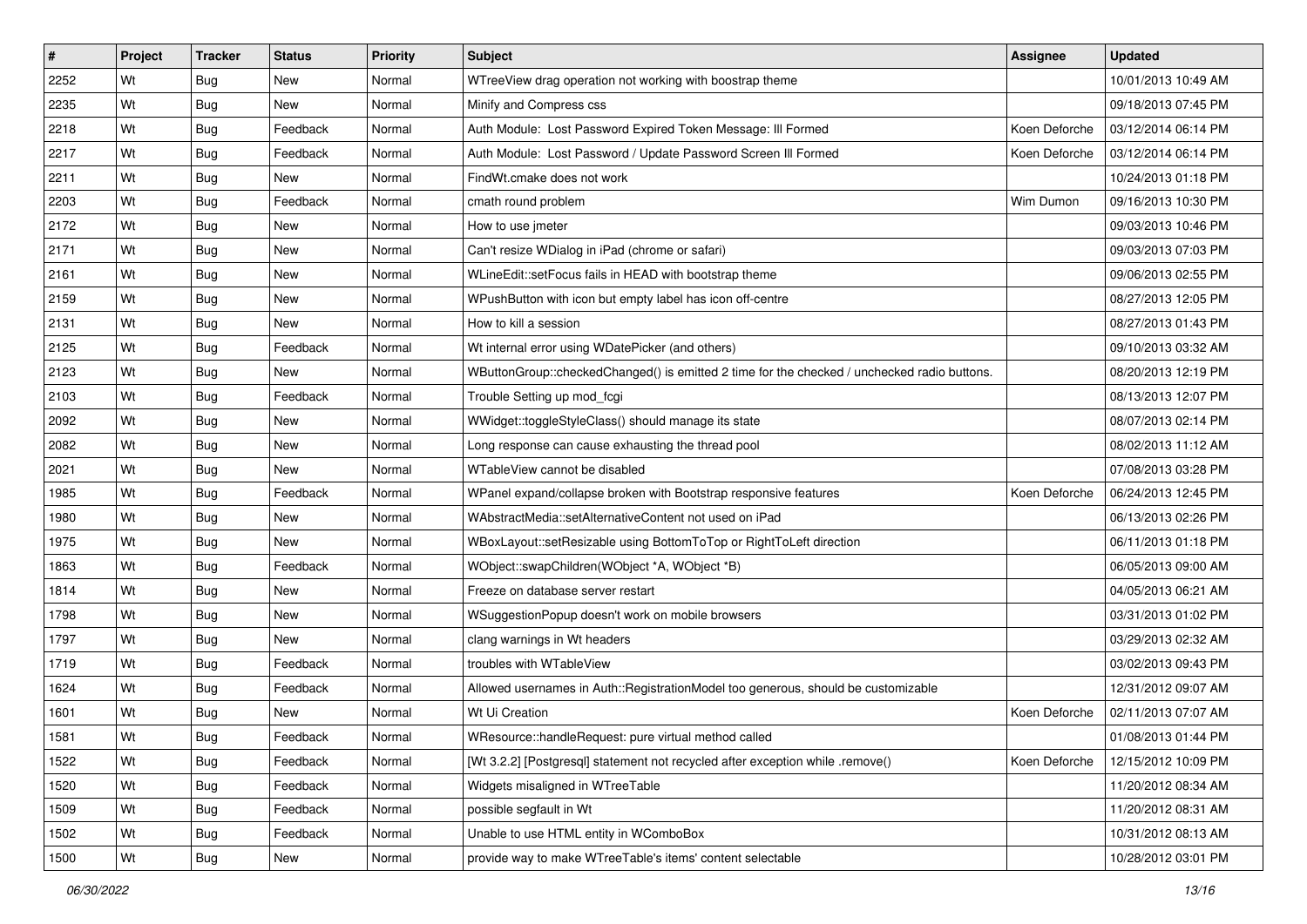| #    | Project | <b>Tracker</b> | <b>Status</b>     | <b>Priority</b> | <b>Subject</b>                                                                                  | <b>Assignee</b> | <b>Updated</b>      |
|------|---------|----------------|-------------------|-----------------|-------------------------------------------------------------------------------------------------|-----------------|---------------------|
| 1484 | Wt      | <b>Bug</b>     | New               | Normal          | WEnvironment.clientAddress() is not updated when client address is changed                      |                 | 10/18/2012 07:55 AM |
| 1479 | Wt      | Bug            | InProgress        | Normal          | [Wt::Dbo] [PostgresSQL] ptr.modify() : clear on collection                                      | Koen Deforche   | 03/09/2015 11:47 AM |
| 1449 | Wt      | Bug            | Feedback          | Normal          | Invalid read of size 8                                                                          | Koen Deforche   | 11/02/2012 07:47 PM |
| 1448 | Wt      | Bug            | New               | Normal          | Stale server-* files in /var/run/wt                                                             |                 | 10/03/2012 05:58 PM |
| 1440 | Wt      | Bug            | New               | Normal          | SHARED_LIBS overridden                                                                          |                 | 09/19/2012 05:56 PM |
| 1433 | Wt      | <b>Bug</b>     | Feedback          | Normal          | Dbo: crash when sort QueryModel for query, including orderBy with bound values                  |                 | 01/10/2013 09:46 AM |
| 1397 | Wt      | Bug            | New               | Normal          | WTemplate causes JavaScript errors                                                              |                 | 11/01/2012 02:06 PM |
| 1396 | Wt      | Bug            | Feedback          | Normal          | configure bug in winst PKG_CHECK_MODULES(libpng                                                 | Koen Deforche   | 02/23/2014 01:56 PM |
| 1395 | Wt      | Bug            | New               | Normal          | Problem with modal dialogs                                                                      |                 | 09/05/2012 10:49 AM |
| 1375 | Wt      | Bug            | <b>New</b>        | Normal          | main page: chat can not be opened, if language was changed                                      |                 | 07/27/2012 07:52 PM |
| 1357 | Wt      | <b>Bug</b>     | New               | Normal          | Fix compilation warning (enum not handled in switch)                                            |                 | 07/13/2012 03:09 AM |
| 1347 | Wt      | <b>Bug</b>     | <b>InProgress</b> | Normal          | Pasting a control character into a WLineEdit causes lockup                                      | Koen Deforche   | 02/24/2014 05:47 PM |
| 1333 | Wt      | Bug            | Feedback          | Normal          | Inheritance Issue - Decoration Style                                                            |                 | 02/05/2013 10:25 AM |
| 1324 | Wt      | Bug            | Feedback          | Normal          | Positioning Issue - Wt::WDialog::positionAt()                                                   | Koen Deforche   | 11/01/2012 01:58 PM |
| 1301 | Wt      | <b>Bug</b>     | New               | Normal          | Few positioning WCartesianChart bugs                                                            |                 | 05/24/2012 08:02 PM |
| 1244 | Wt      | <b>Bug</b>     | New               | Normal          | FindWt.cmake is installed to the wrong location by the default install target                   |                 | 04/19/2012 09:35 PM |
| 1236 | Wt      | Bug            | <b>New</b>        | Normal          | WPainter.setWindow() causes WPainterPath to work incorrect for WPaintedWidget::PngImage         |                 | 04/01/2013 03:54 PM |
| 1222 | Wt      | Bug            | New               | Normal          | widget gallery: missing image in Ext::ComboBox example                                          |                 | 07/07/2012 01:10 PM |
| 1185 | Wt      | <b>Bug</b>     | New               | Normal          | WTableView, WTreeView::setId() does not work                                                    |                 | 11/01/2012 01:49 PM |
| 1174 | Wt      | Bug            | New               | Normal          | problem with WSound loop on android and iOS                                                     |                 | 02/28/2012 01:17 PM |
| 1144 | Wt      | Bug            | New               | Normal          | Wt::WTableView: spacer wont hide if wor height > 40                                             |                 | 01/23/2012 11:09 PM |
| 1109 | Wt      | Bug            | New               | Normal          | horizontal slider too short in grid layout if stretch factor set                                |                 | 12/22/2011 10:12 AM |
| 937  | Wt      | Bug            | New               | Normal          | missing content in WTreeTable                                                                   |                 | 08/05/2011 02:53 PM |
| 848  | Wt      | <b>Bug</b>     | New               | Normal          | Very large collections and WTableView - no rows displayed                                       |                 | 06/06/2011 11:24 AM |
| 841  | Wt      | Bug            | New               | Normal          | exposedSignals_does not track id changes                                                        | Koen Deforche   | 06/16/2011 02:53 PM |
| 707  | Wt      | Bug            | New               | Normal          | Inactive WTimer in WApplication causes segfault                                                 |                 | 02/03/2011 10:29 PM |
| 630  | Wt      | Bug            | Feedback          | Normal          | WTreeView, WTableView improvements                                                              | Koen Deforche   | 12/20/2010 03:31 PM |
| 626  | Wt      | <b>Bug</b>     | New               | Normal          | create widgetgallery example for WAbstractArea area events                                      |                 | 11/30/2010 02:52 PM |
| 513  | Wt      | Bug            | New               | Normal          | improve documention WTabWidget                                                                  |                 | 09/14/2010 06:23 PM |
| 467  | Wt      | <b>Bug</b>     | New               | Normal          | [planner example] when clicking at a specific location in the time suggestion, null is returned |                 | 08/13/2010 10:39 AM |
| 373  | Wt      | Bug            | New               | Normal          | Wt Loading Indicator reentrant emit                                                             | Koen Deforche   | 05/25/2010 01:33 PM |
| 9590 | Wt      | <b>Bug</b>     | New               | Low             | Panel header looses "panel-heading" class if titleBarWidget is created manually                 |                 | 01/07/2022 06:18 PM |
| 8821 | Wt      | Bug            | New               | Low             | Collapsed Disabled WPanel is not recognisable to be disabled                                    |                 | 07/17/2021 02:11 AM |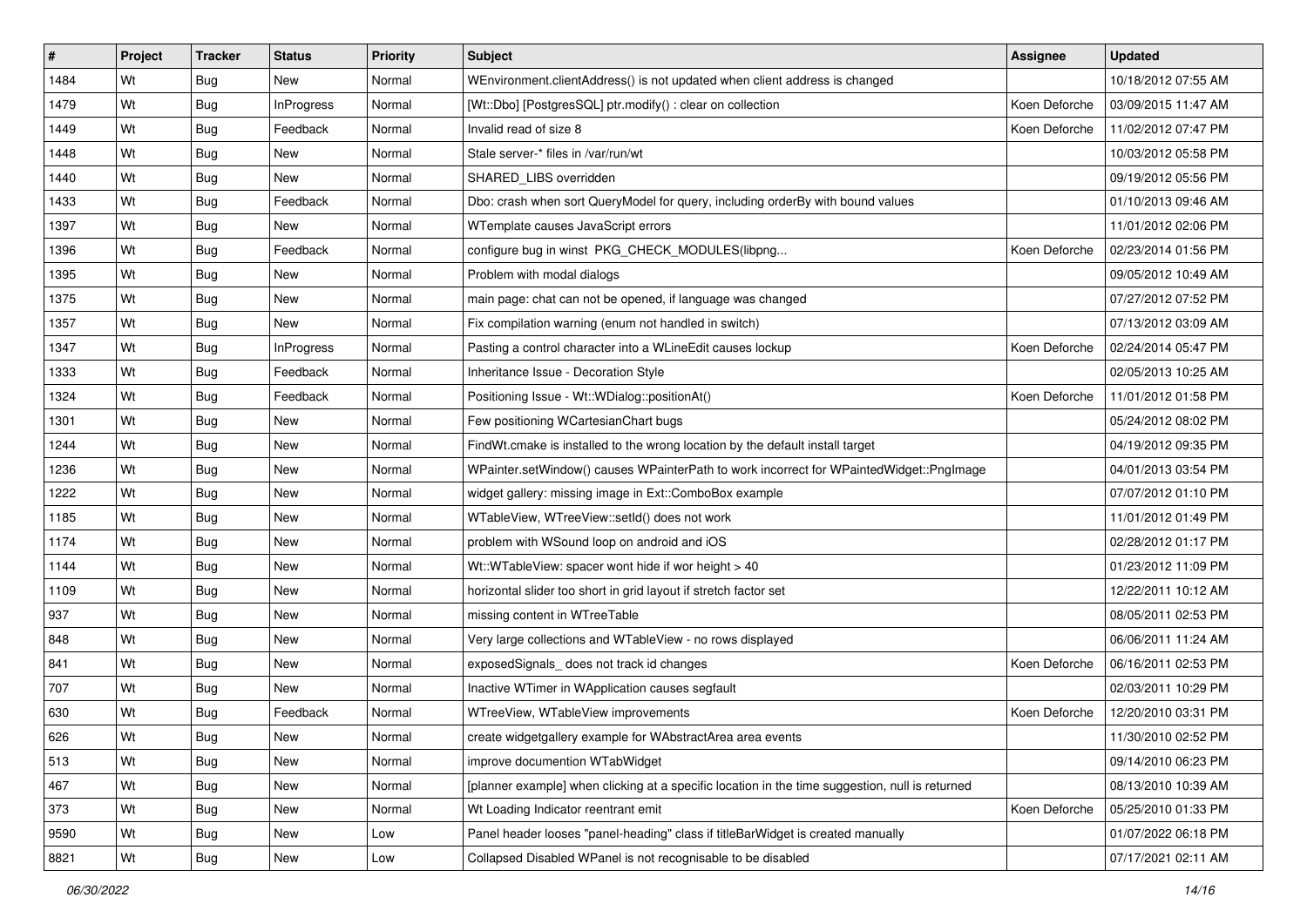| #    | Project | <b>Tracker</b> | <b>Status</b>     | <b>Priority</b> | <b>Subject</b>                                                                                                           | <b>Assignee</b> | <b>Updated</b>      |
|------|---------|----------------|-------------------|-----------------|--------------------------------------------------------------------------------------------------------------------------|-----------------|---------------------|
| 8344 | Wt      | Bug            | New               | Low             | Missing reference in WComboBox::setModel() argument                                                                      |                 | 04/14/2021 02:10 PM |
| 7898 | Wt      | Bug            | New               | Low             | Thread sanitizer reports race on JSlot::nextFid_ (and will likely report one in WObject as well:<br>nextObjId )          |                 | 12/07/2020 03:39 PM |
| 7707 | Wt      | Bug            | <b>New</b>        | Low             | Toggling visibility for WTreeView on column 0 breaks webserver                                                           |                 | 09/15/2020 10:52 AM |
| 7596 | Wt      | Bug            | <b>New</b>        | Low             | WWebWidget::domElementType() pure virtual not in documentation                                                           |                 | 06/05/2020 05:56 PM |
| 7295 | Wt      | Bug            | <b>New</b>        | Low             | WFileUpload is nearly always unresponsive when app is linked to wtfcgi                                                   |                 | 10/25/2019 12:16 AM |
| 7197 | Wt      | Bug            | New               | Low             | WSpinBox/WDoubleSpinBox valueChanged() is not emitted when connected after the spinbox is<br>rendered                    |                 | 08/14/2019 12:57 PM |
| 7001 | Wt      | Bug            | <b>New</b>        | Low             | wt-4 build issue on new ubuntu 18.04                                                                                     |                 | 04/13/2019 01:26 PM |
| 6587 | Wt      | Bug            | <b>New</b>        | Low             | stod() problem                                                                                                           |                 | 12/14/2018 04:45 PM |
| 6302 | Wt      | <b>Bug</b>     | New               | Low             | MVC Table Views from the Widget Gallery can't sort numbers                                                               |                 | 12/14/2018 04:47 PM |
| 6185 | Wt      | Bug            | <b>New</b>        | Low             | The documentation for all Wt:: Json library classes is missing the needed #include                                       |                 | 12/13/2017 08:47 PM |
| 6159 | Wt      | Bug            | <b>New</b>        | Low             | Typos in the widget gallery web page                                                                                     |                 | 11/22/2017 10:08 AM |
| 6075 | Wt      | <b>Bug</b>     | New               | Low             | [Wt::Dbo] Add built-in type support for std::chrono::time_point and std::chrono::seconds                                 |                 | 11/09/2017 03:50 PM |
| 5959 | Wt      | Bug            | New               | Low             | wt-homepage example source viewer expands then immediately collapses directories if already<br>selected                  |                 | 09/28/2017 09:40 PM |
| 5907 | Wt      | Bug            | <b>New</b>        | Low             | Update Ubuntu installation instructions.                                                                                 |                 | 09/10/2017 02:54 AM |
| 5906 | Wt      | Bug            | <b>New</b>        | Low             | CMAKE MINIMUM REQUIRED version is too low.                                                                               |                 | 09/08/2017 12:05 PM |
| 5779 | Wt      | Bug            | New               | Low             | Errors in documentation for WLengthValidator                                                                             |                 | 06/26/2017 02:15 PM |
| 5254 | Wt      | Bug            | <b>New</b>        | Low             | Widgetgallery closeable tab display/function issue on direct URL access to navigation/tab-widget                         |                 | 09/08/2016 06:09 PM |
| 4977 | Wt      | Bug            | <b>New</b>        | Low             | jPlayer is obsolete                                                                                                      |                 | 06/16/2016 12:07 AM |
| 4836 | Wt      | Bug            | New               | Low             | Deprecated use of std::auto_ptr in WRandom                                                                               |                 | 03/30/2016 03:46 PM |
| 4793 | Wt      | Bug            | <b>New</b>        | Low             | Compiler warning                                                                                                         |                 | 03/08/2016 11:27 AM |
| 4024 | Wt      | Bug            | New               | Low             | Navigation in Widget Gallery not OK?                                                                                     |                 | 04/29/2015 09:55 AM |
| 3583 | Wt      | Bug            | Feedback          | Low             | Wt::WregExp is undocumented                                                                                              | Koen Deforche   | 10/14/2014 02:57 PM |
| 3426 | Wt      | Bug            | <b>New</b>        | Low             | Minor compilation problem without libPNG                                                                                 |                 | 07/04/2014 05:26 PM |
| 3212 | Wt      | Bug            | Feedback          | Low             | setAppRoot(): too late                                                                                                   | Wim Dumon       | 06/19/2014 02:35 PM |
| 3035 | Wt      | Bug            | New               | Low             | WTestEnvironment not included in Ubuntu package?                                                                         |                 | 05/01/2014 12:56 PM |
| 2899 | Wt      | Bug            | Feedback          | Low             | Wrong local message resource file                                                                                        |                 | 04/06/2014 09:06 AM |
| 2742 | Wt      | <b>Bug</b>     | New               | Low             | Minor issues with Plain (no-JS) WTableView                                                                               |                 | 02/28/2014 05:15 PM |
| 2515 | Wt      | <b>Bug</b>     | New               | Low             | xhtml validation for WTemplate.                                                                                          |                 | 06/06/2014 05:29 PM |
| 2506 | Wt      | Bug            | <b>InProgress</b> | Low             | "columns are not aligned under the titles" issue using WTableView with scrollbars inside layout in   Koen Deforche<br>IE |                 | 02/20/2014 01:53 PM |
| 2093 | Wt      | <b>Bug</b>     | Feedback          | Low             | Wt::Mail can't resole localhost                                                                                          |                 | 08/12/2013 03:43 PM |